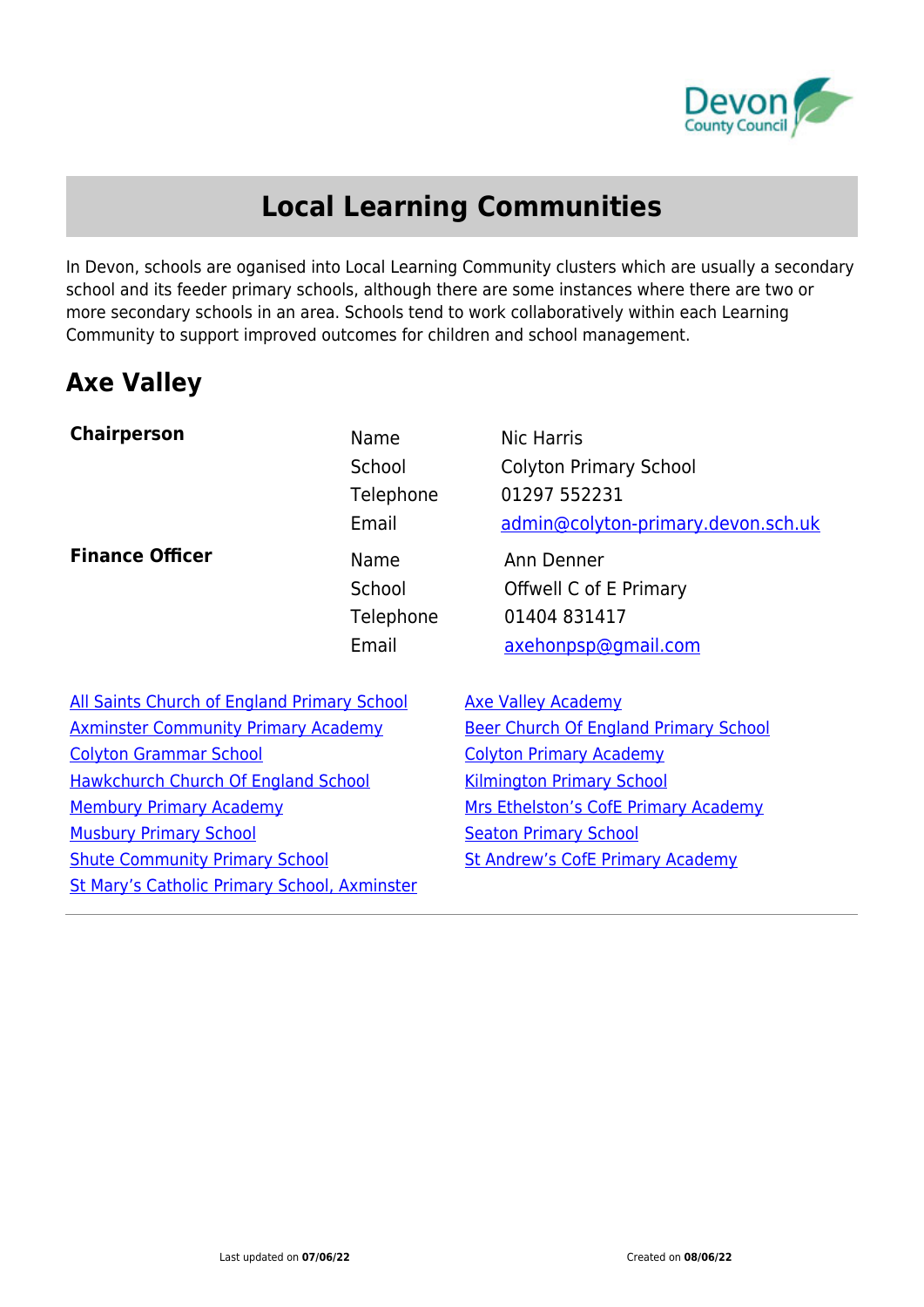#### **Barnstaple**

#### **Coordinator Name** Dion Sears

**Finance Officer / Vice Chairperson**

School Park Community School

School c/o Sandra Kelly, Park Community School Email [dionpsears@gmail.com](mailto:dionpsears@gmail.com) Name Sandra Kelly

Telephone (01271) 373131 Email [skelly@parkcommunity.devon.sch.uk](#page--1-0)

[Ashleigh CofE Primary School](https://www.devon.gov.uk/schools/school/ashleigh-church-of-england-vc-primary-school/) **[Bishops Tawton Primary School](https://www.devon.gov.uk/schools/school/bishops-tawton-primary-school/)** [Bratton Fleming Community Primary School](https://www.devon.gov.uk/schools/school/bratton-fleming-community-primary-school/) [Eden Park Academy](https://www.devon.gov.uk/schools/school/forches-cross-community-primary-school/) [Fremington Primary School](https://www.devon.gov.uk/schools/school/fremington-community-primary-nursery-school/) [Goodleigh Church Of England Primary School](https://www.devon.gov.uk/schools/school/goodleigh-church-of-england-primary-school/) [Holywell Church Of England School](https://www.devon.gov.uk/schools/school/holywell-church-of-england-primary-school/) [Landkey Community Primary Academy](https://www.devon.gov.uk/schools/school/landkey-primary-school/) [Newport Community School Primary Academy](https://www.devon.gov.uk/schools/school/newport-community-school-primary-academy/) [Orchard Vale Community School](https://www.devon.gov.uk/schools/school/orchard-vale-community-school/) [Our Lady's Catholic Primary School, Barnstaple](https://www.devon.gov.uk/schools/school/our-ladys-catholic-primary-school-barnstaple/) [Pathfield School](https://www.devon.gov.uk/schools/school/pathfield-school/) [Pilton Bluecoat Church of England Academy](https://www.devon.gov.uk/schools/school/pilton-the-bluecoat-church-of-england-junior-school/) [Pilton Community College](https://www.devon.gov.uk/schools/school/pilton-community-college/) [Pilton Infants' School](https://www.devon.gov.uk/schools/school/pilton-infants-school/) [Shirwell Community Primary School](https://www.devon.gov.uk/schools/school/shirwell-community-primary-school/) [Sticklepath Community Primary Academy](https://www.devon.gov.uk/schools/school/sticklepath-community-school/) [The Lampard Community School](https://www.devon.gov.uk/schools/school/the-lampard-community-school/) [The Park Community School](https://www.devon.gov.uk/schools/school/the-park-community-school-barnstaple/) [Yeo Valley Primary School](https://www.devon.gov.uk/schools/school/yeo-valley-primary-school/)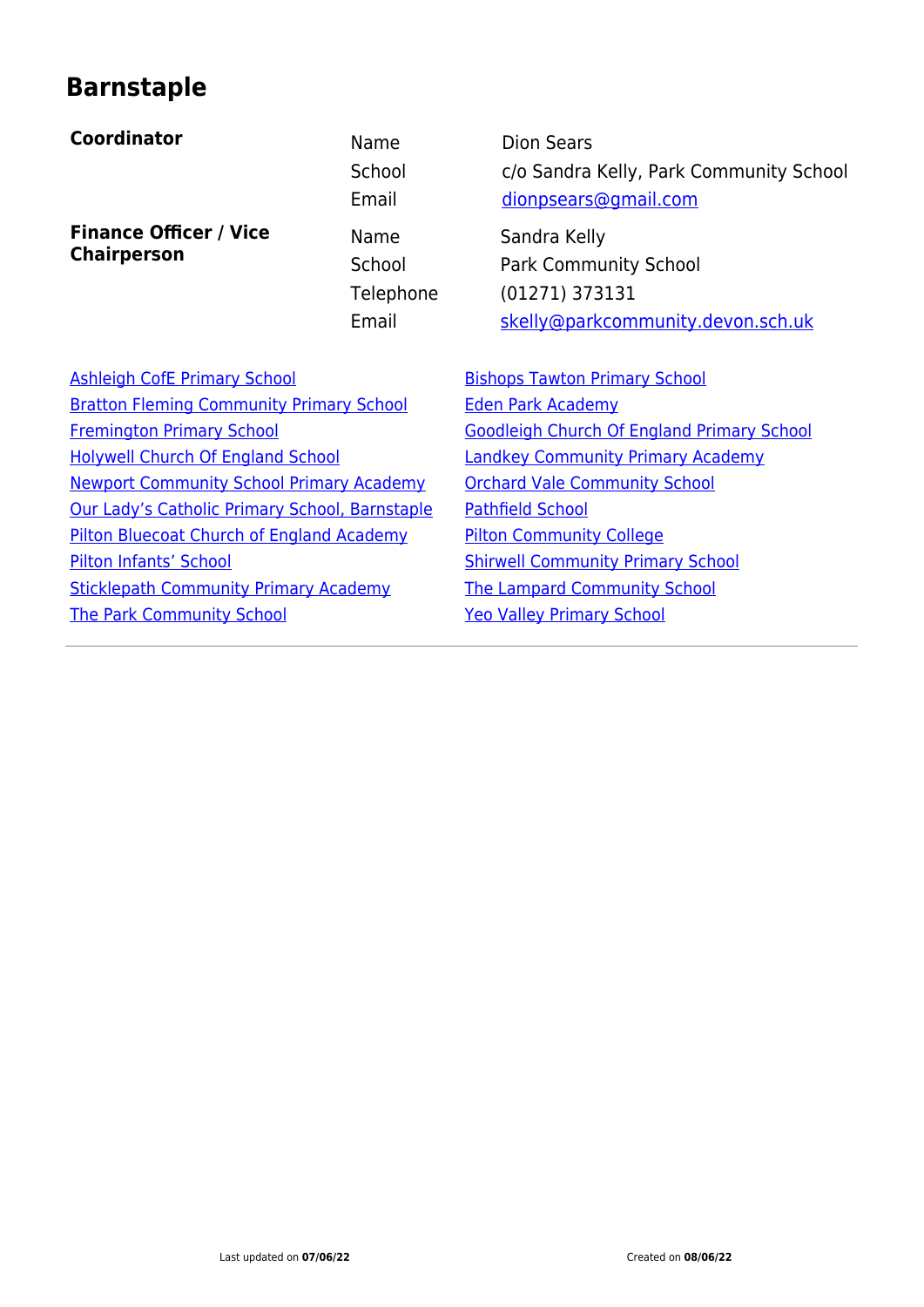#### **Exeter - Beacon**

| <b>Chairperson</b>                                    | Name<br>School<br>Telephone<br>Email | <b>Molly Marlow</b><br><b>Willowbrook School</b><br>01392 466208<br>mollymarlow@willowbrook.devon.sch.uk         |
|-------------------------------------------------------|--------------------------------------|------------------------------------------------------------------------------------------------------------------|
| <b>Vice Chairperson</b>                               | Name<br>School<br>Telephone<br>Email | Andrew Hubbard<br>St Peter's C of E Aided School<br>01392 204764<br>Andrew.hubbard@st-peters-exeter.devon.sch.uk |
| <b>Finance Officer</b>                                | Name<br>School<br>Telephone<br>Email | Louise Honan<br>Isca Academy<br>01392 927171<br>louise@exeterconsortium.com                                      |
| <b>Ellen Tinkham School</b>                           |                                      | <b>Ladysmith Infant and Nursery School</b>                                                                       |
| <b>Ladysmith Junior School</b>                        |                                      | <b>Monkerton Community Primary School</b>                                                                        |
| Pinhoe Church Of England Primary School               |                                      | <b>St James School</b>                                                                                           |
| <b>St Michael's Church of England Primary Academy</b> |                                      | <b>St Nicholas Catholic Primary School</b>                                                                       |
| St Peter's Church of England Aided School             |                                      | <b>Stoke Hill Infants and Nursery School</b>                                                                     |
| <b>Stoke Hill Junior School</b>                       |                                      | <b>Whipton Barton Infants and Nursery School</b>                                                                 |
| <b>Whipton Barton Junior School</b>                   |                                      | <b>Willowbrook School</b>                                                                                        |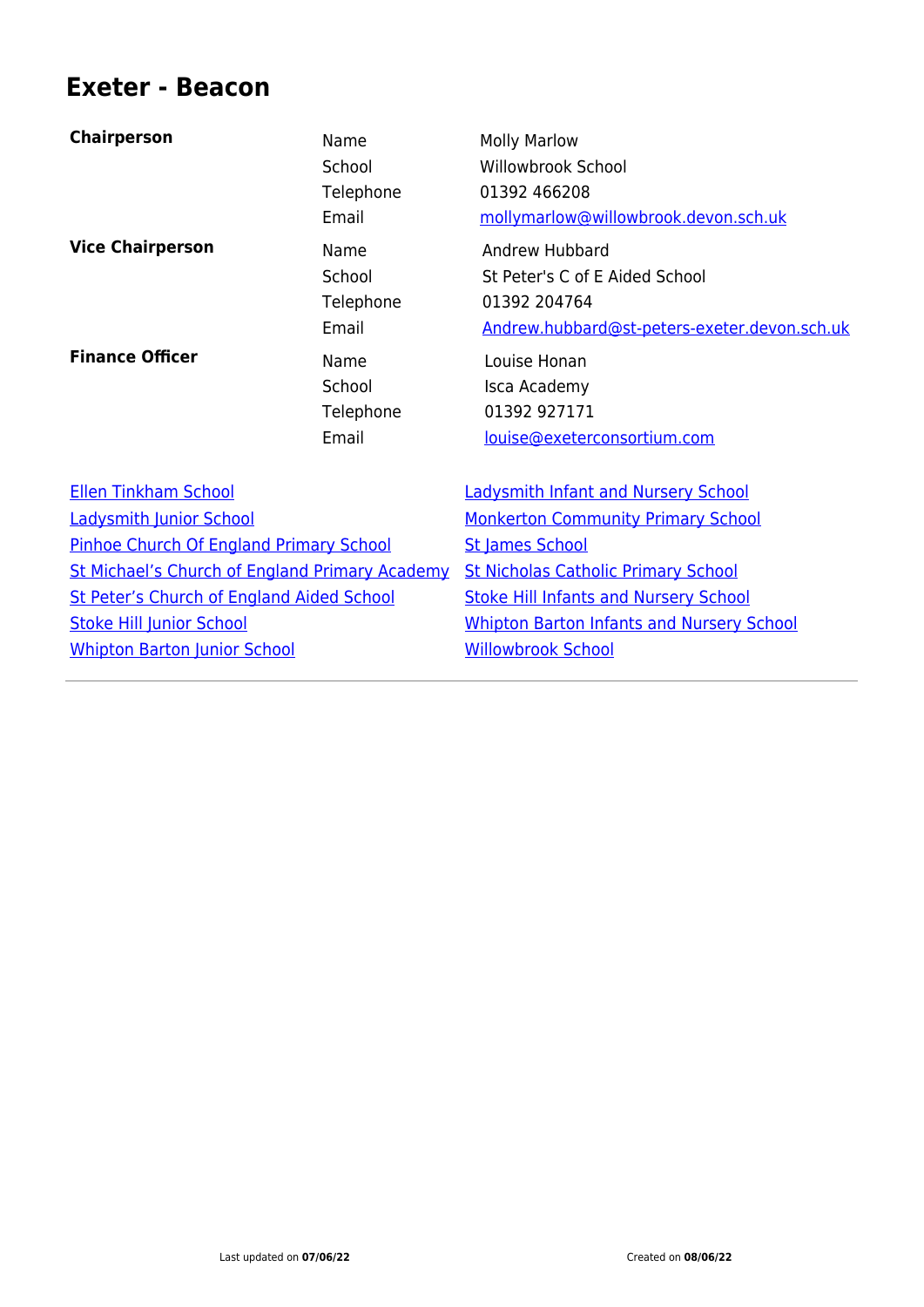## **Bideford**

| <b>Business Manager</b>                                        | Name<br>School<br>Email | Mary Harris<br><b>Atlantic Coast Cooperative Trust</b><br>atlanticcoastcooperativetrust@gmail.com |
|----------------------------------------------------------------|-------------------------|---------------------------------------------------------------------------------------------------|
| <b>Appledore School</b>                                        |                         | <b>Bideford College</b>                                                                           |
| <b>East-The-Water Community Primary School</b>                 |                         | <b>Hartland Primary School</b>                                                                    |
| <b>Instow Community Primary and Pre-School</b>                 |                         | St George's Church of England (VA) Infant and<br><b>Nursery School</b>                            |
| St Helen's Church of England School                            |                         | St Margaret's Church of England (Aided) Junior<br><b>School</b>                                   |
| St Mary's Church of England Primary School,<br><b>Bideford</b> |                         | <b>West Croft School</b>                                                                          |
| <b>Woolsery Primary School</b>                                 |                         |                                                                                                   |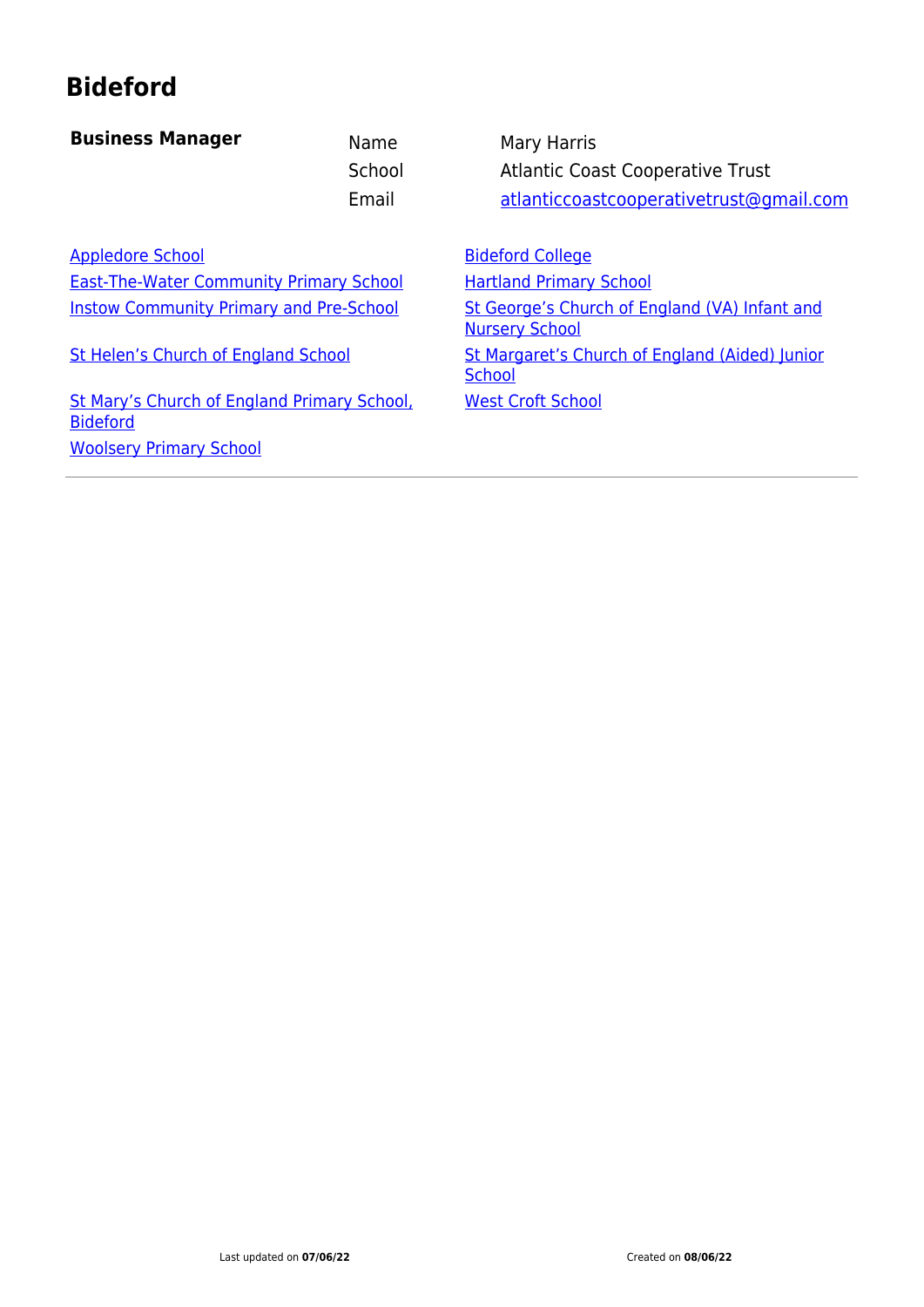#### **Braunton**

| <b>Chairperson</b>                                        | Name<br>Email                        | <b>Dion Sears</b><br>dionpsears@gmail.com                                                            |
|-----------------------------------------------------------|--------------------------------------|------------------------------------------------------------------------------------------------------|
| <b>Finance Officer</b>                                    | Name<br>School<br>Telephone<br>Email | Susan Nightingale<br>Caen Primary School<br>01271 812786<br>admin@braunton-caen-primary.devon.sch.uk |
| <b>Braunton Academy</b>                                   |                                      | <b>Caen Community Primary School</b>                                                                 |
| <b>Georgeham Church of England (VC) Primary</b><br>School |                                      | <b>Kingsacre Primary School</b>                                                                      |
| <b>Marwood School</b>                                     |                                      | <b>Southmead School</b>                                                                              |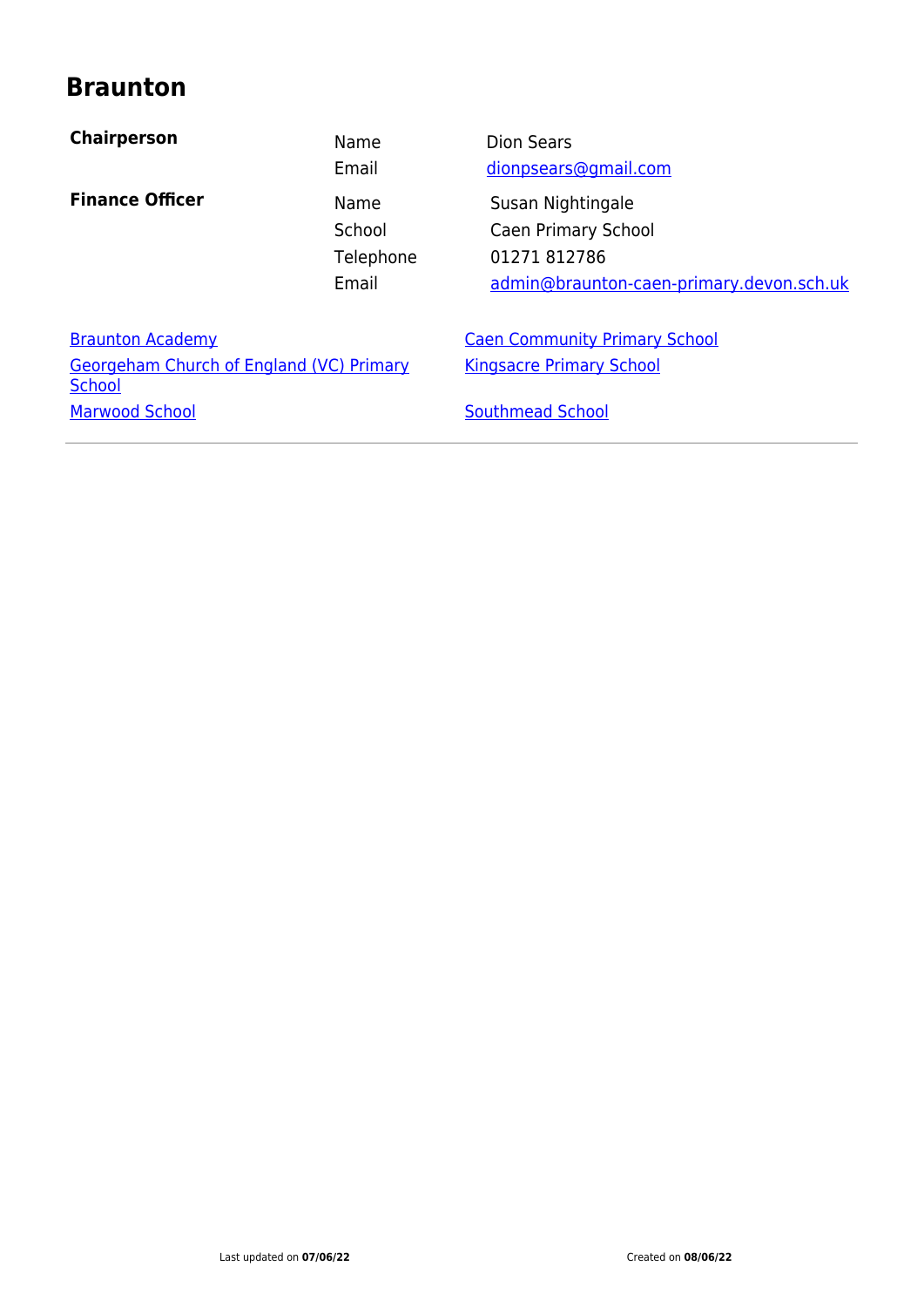## **Exeter - Central & Chestnut**

| <b>Chairperson</b>                    | Name      | Karen Hadley                                                      |
|---------------------------------------|-----------|-------------------------------------------------------------------|
|                                       | School    | <b>Clyst Heath Primary</b>                                        |
|                                       | Telephone | 01392 361415                                                      |
|                                       | Email     | admin@clystheath.devon.sch.uk                                     |
| <b>Vice Chairperson</b>               | Name      | Ruth Jones                                                        |
|                                       | School    | <b>Newtown Primary School</b>                                     |
|                                       | Telephone | 01392 255540                                                      |
| <b>Finance Officer</b>                | Name      | Louise Honan                                                      |
|                                       | School    | Isca Academy                                                      |
|                                       | Telephone | 01392 927171                                                      |
|                                       | Email     | louise@exeterconsortium.com                                       |
| <b>Chestnut Nursery</b>               |           | <b>Clyst Heath Nursery and Community Primary</b><br><b>School</b> |
| <b>Countess Wear Community School</b> |           | <u>Isca</u>                                                       |
| <b>Newtown Primary School</b>         |           | <b>Southbrook School</b>                                          |
| <b>St David's CofE Primary School</b> |           | St Leonard's (CofE) Primary School (VC)                           |

[St Sidwell's Church of England Primary School and](https://www.devon.gov.uk/schools/school/st-sidwells-church-of-england-primary-school-exeter/) [The Topsham School](https://www.devon.gov.uk/schools/school/the-topsham-school/)

[Trinity Church of England Voluntary Aided Primary](https://www.devon.gov.uk/schools/school/trinity-church-of-england-voluntary-aided-primary-and-nursery-school/) [Woodwater Academy](https://www.devon.gov.uk/schools/school/the-woodwater-academy/)

**[Nursery](https://www.devon.gov.uk/schools/school/st-sidwells-church-of-england-primary-school-exeter/)** 

[and Nursery School](https://www.devon.gov.uk/schools/school/trinity-church-of-england-voluntary-aided-primary-and-nursery-school/) [Wynstream School](https://www.devon.gov.uk/schools/school/wynstream-school/)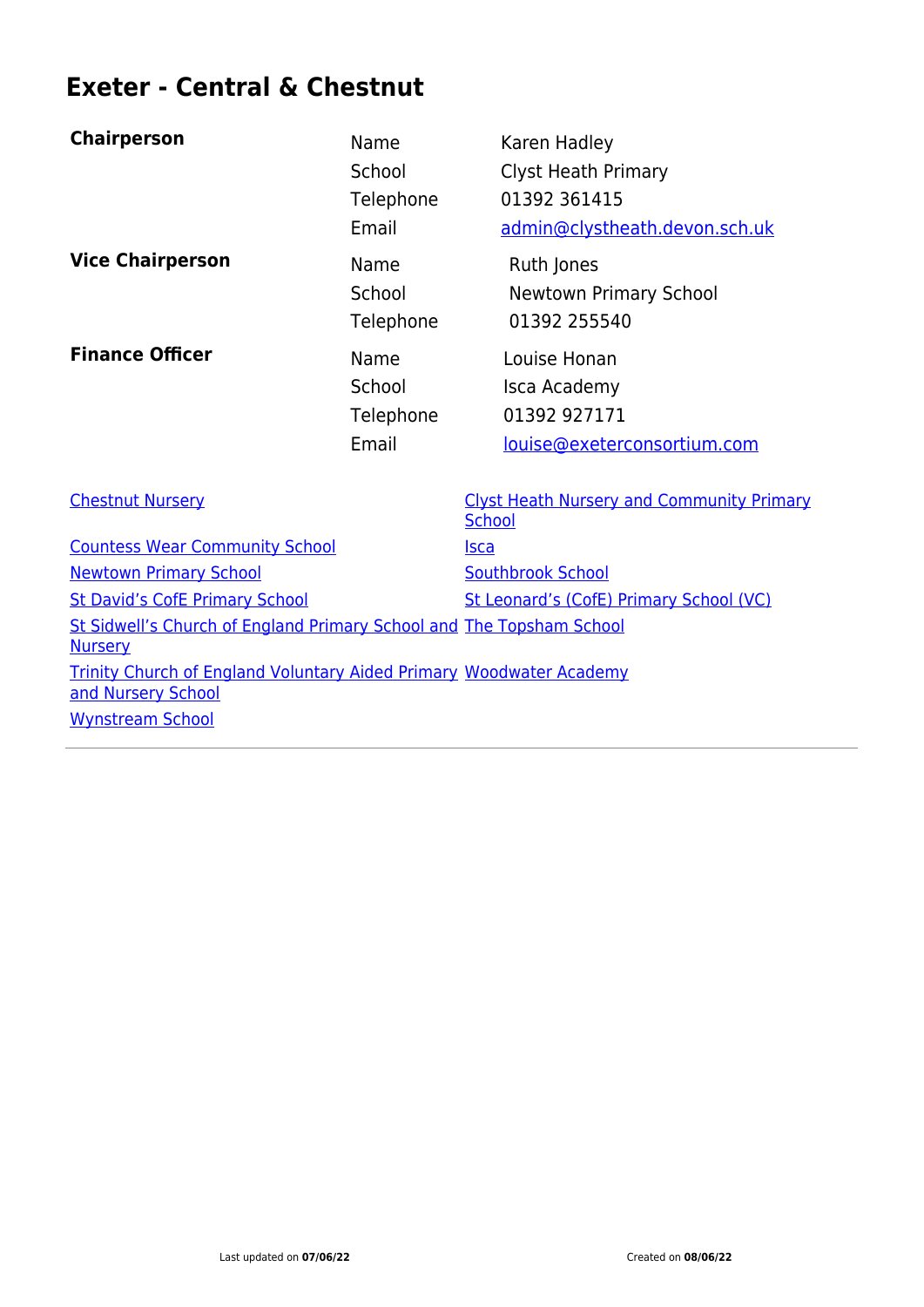## **Chulmleigh**

| <b>Chairperson</b>                                                 | Name<br>School<br>Telephone<br>Email | Vicki Fenemore<br><b>Winkleigh Primary School</b><br>01837 83354<br>head@winkleigh.devon.sch.uk  |
|--------------------------------------------------------------------|--------------------------------------|--------------------------------------------------------------------------------------------------|
| <b>Business Manager</b>                                            | Name<br>Email                        | <b>Mrs Linda Morris</b><br>LMorris@chulmleigh.devon.sch.uk                                       |
| <b>Finance Officer</b>                                             | Name<br>School<br>Telephone<br>Email | Inge Kroon<br>The Community College, Chulmleigh<br>01769 580215<br>admin@chulmleigh.devon.sch.uk |
| <b>Acorn School</b>                                                |                                      | <b>Chulmleigh Community College</b>                                                              |
| <b>Chulmleigh Primary School</b>                                   |                                      | <b>East Worlington Primary School</b>                                                            |
| <b>High Bickington Church of England Primary</b><br><b>Academy</b> |                                      | <b>Kings Nympton Community Primary School</b>                                                    |
| <b>Lapford Community Primary School</b>                            |                                      | Morchard Bishop Church Of England Primary<br><b>School</b>                                       |
| <b>Winkleigh Primary School</b>                                    |                                      | <b>Witheridge Church Of England Primary Academy</b>                                              |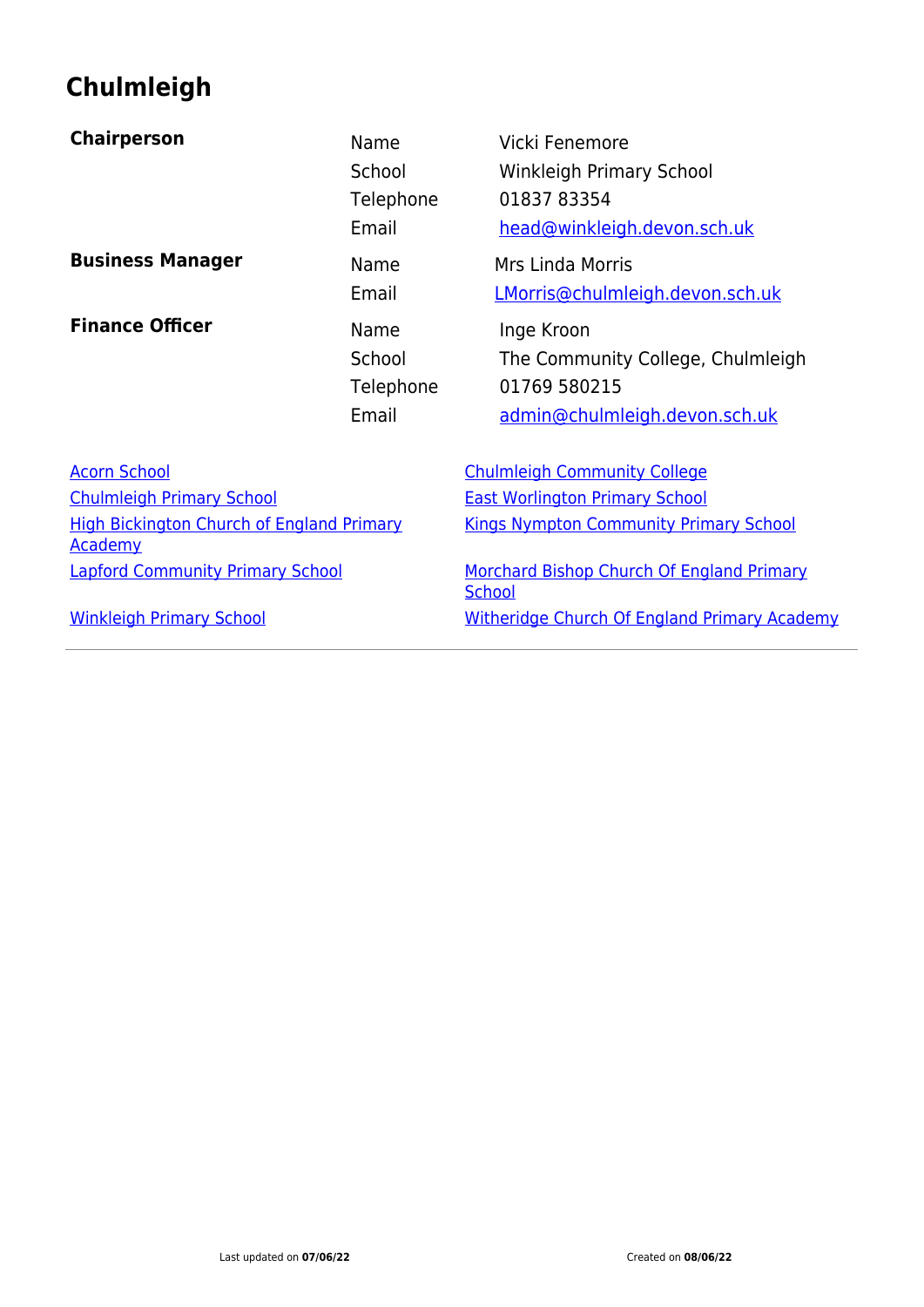## **Clyst Vale**

| <b>Chairperson</b>                                                  | Name<br>School<br>Telephone<br>Email | <b>Richard Somerwill</b><br>Stoke Canon C of E Primary School<br>01392 841279<br>rsomerwill@stokecanon.devon.sch.uk |
|---------------------------------------------------------------------|--------------------------------------|---------------------------------------------------------------------------------------------------------------------|
| <b>Finance Officer</b>                                              | Name<br>School<br>Email              | Lily Gardiner<br><b>Silverton Primary School</b><br>admin@silverton.devon.sch.uk                                    |
| <b>Broadclyst Community Primary School</b>                          |                                      | <b>Clyst St Mary Primary School</b>                                                                                 |
| <b>Clyst Vale Community College</b>                                 |                                      | <b>Lady Seaward's Church of England Primary School</b>                                                              |
| Rockbeare Church of England Primary School and<br><b>Pre-School</b> |                                      | <b>Silverton Church Of England Primary School</b>                                                                   |
| <b>St Martin's CofE Primary and Nursery School</b>                  |                                      | <b>Stoke Canon Church of England Primary School</b><br>and Pre-School                                               |
| <b>Westclyst Community Primary School</b>                           |                                      | <b>Whimple Primary School</b>                                                                                       |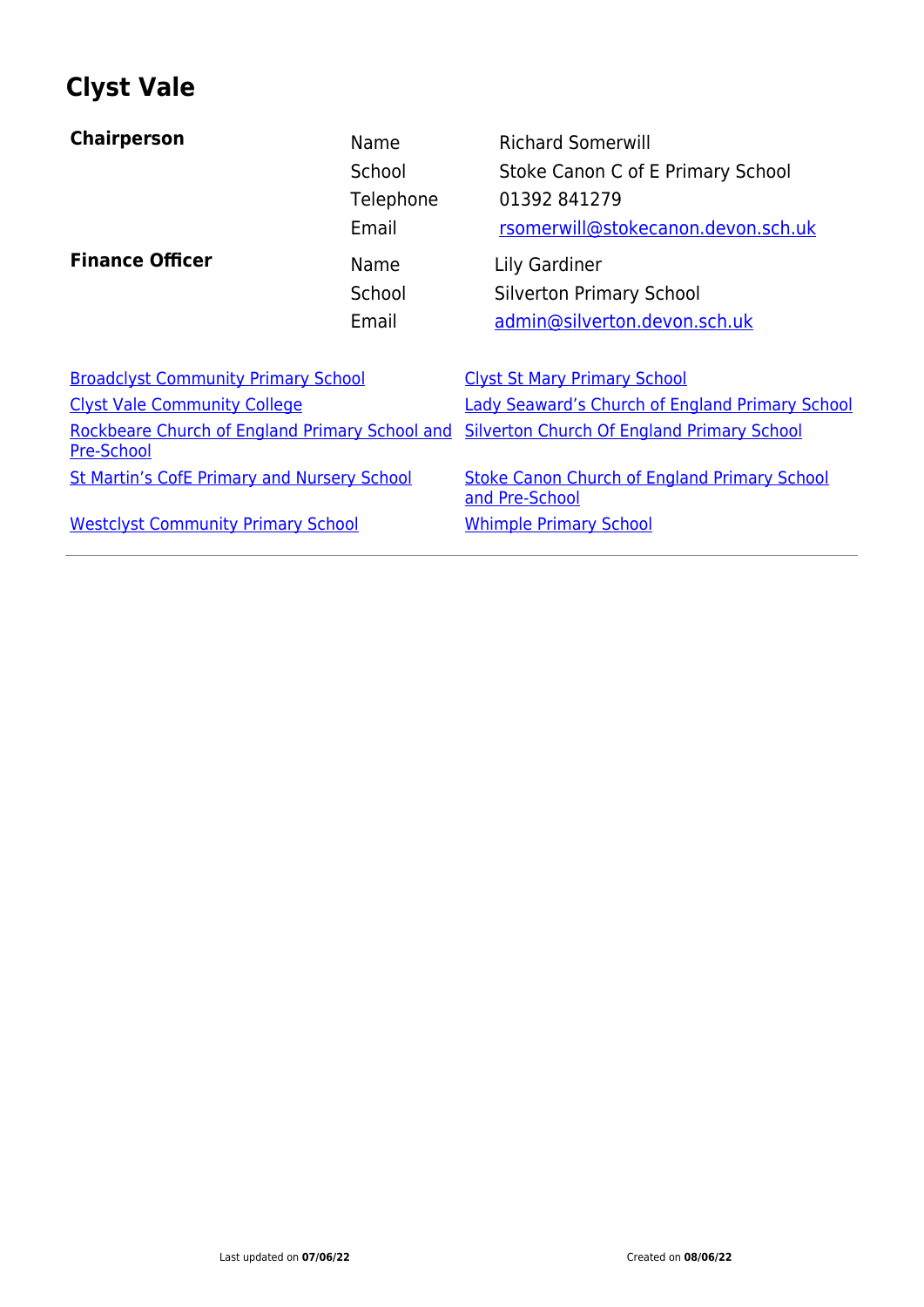## **Crediton**

| <b>Chairperson</b>                                 | Name<br>Telephone<br>Email           | <b>Wilson Forster</b><br>07540 669274<br>w.forster@qe.devon.sch.uk                                             |
|----------------------------------------------------|--------------------------------------|----------------------------------------------------------------------------------------------------------------|
| <b>Finance Officer</b>                             | Name<br>School<br>Telephone<br>Email | <b>Charlotte Yarnley-Jones</b><br>Queen Elizabeth's College<br>07540 677002<br>c.yarnley-jones@ge.devon.sch.uk |
| <b>Bow Community Primary School</b>                |                                      | <b>Brampford Speke Church Of England Primary</b><br><b>School</b>                                              |
| <b>Cheriton Bishop Community Primary School</b>    |                                      | <b>Cheriton Fitzpaine Primary School</b>                                                                       |
| <b>Copplestone Primary School</b>                  |                                      | <b>Hayward's Primary School</b>                                                                                |
| <b>Landscore Primary School</b>                    |                                      | <b>Newton St Cyres Primary School</b>                                                                          |
| <b>Queen Elizabeth's</b>                           |                                      | <b>Sandford School</b>                                                                                         |
| <b>Spreyton School</b>                             |                                      | <b>Tedburn St Mary School</b>                                                                                  |
| <b>Thorverton Church Of England Primary School</b> |                                      | <b>Yeoford Community Primary School</b>                                                                        |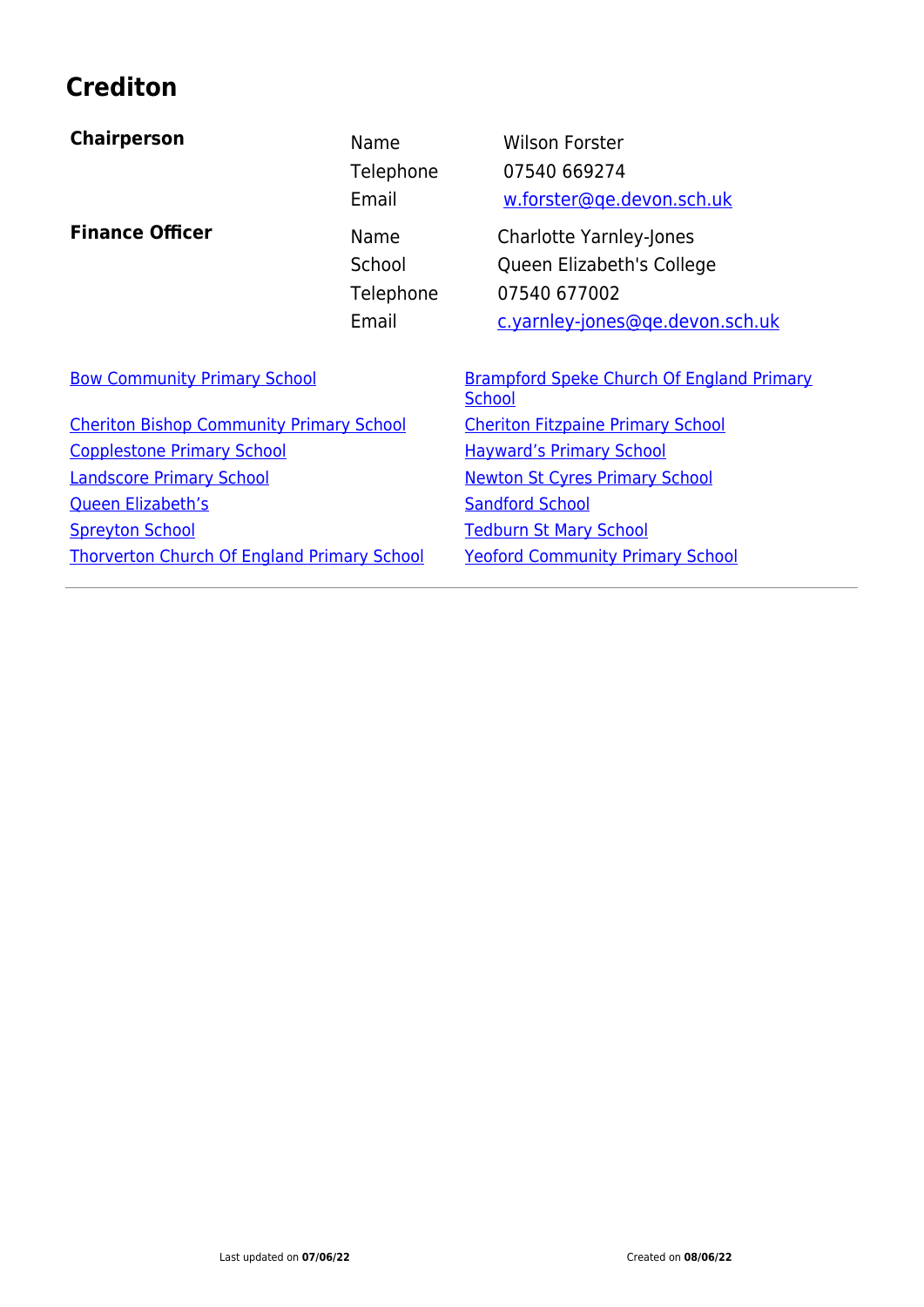## **Culm Valley**

| <b>Chairperson</b>                                  | Name<br>School<br>Telephone<br>Email | Bryan White<br>St Andrew's Primary, Cullompton<br>01884 32206<br>bryan.white@cullompton-standrews.devon.sch.uk |
|-----------------------------------------------------|--------------------------------------|----------------------------------------------------------------------------------------------------------------|
| <b>Finance Officer</b>                              | Name<br>School<br>Telephone<br>Email | Helen Walker<br>Burlescombe C of E Primary School<br>(01823) 672521<br>lcadmin@burlescombe.devon.sch.uk        |
| <b>Burlescombe Church Of England Primary School</b> |                                      | <b>Clyst Hydon Primary School</b>                                                                              |
| <b>Cullompton Community College</b>                 |                                      | <b>Culmstock Primary School</b>                                                                                |
| <b>Hemyock Primary School</b>                       |                                      | <b>Kentisbeare Church Of England Primary School</b>                                                            |
| <b>Plymtree Church Of England Primary School</b>    |                                      | <b>Sampford Peverell Church Of England Primary</b><br><b>School</b>                                            |
| <b>St Andrew's Primary School</b>                   |                                      | <b>The Duchy School Bradninch</b>                                                                              |
| <b>Uffculme Primary School</b>                      |                                      | <b>Uffculme School</b>                                                                                         |
| Uplowman Church Of England Primary School           |                                      | <b>Webber's Church of England Primary School</b>                                                               |
| <b>Willand School</b>                               |                                      | <b>Willowbank Primary School</b>                                                                               |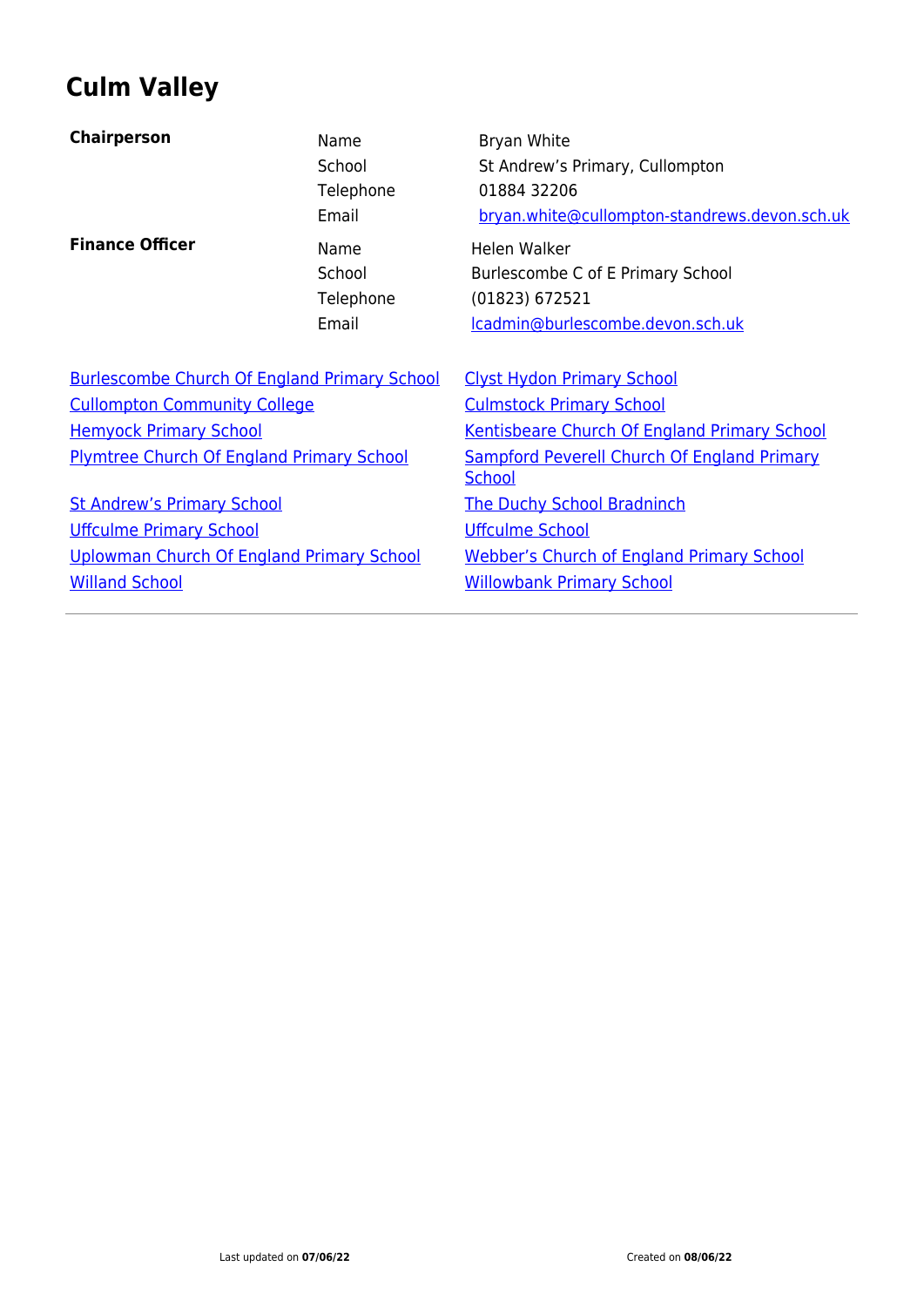## **Dartmouth**

| <b>Chairperson</b>                            | Name<br>School<br>Telephone<br>Email | Michael Rolls<br><b>Our School Federation</b><br>07753 496366<br>mrolls@our-school.org.uk |
|-----------------------------------------------|--------------------------------------|-------------------------------------------------------------------------------------------|
| <b>Finance Officer</b>                        | Name<br>School<br>Email              | Pat White<br><b>Stoke Fleming Community Primary</b><br>admin@stoke-fleming.devon.sch.uk   |
| <b>Blackawton Primary School</b>              |                                      | Dartmouth Academy                                                                         |
| <b>Kingswear Community Primary School</b>     |                                      | St John The Baptist Roman Catholic Primary<br><b>School, Dartmouth</b>                    |
| <b>Stoke Fleming Community Primary School</b> |                                      |                                                                                           |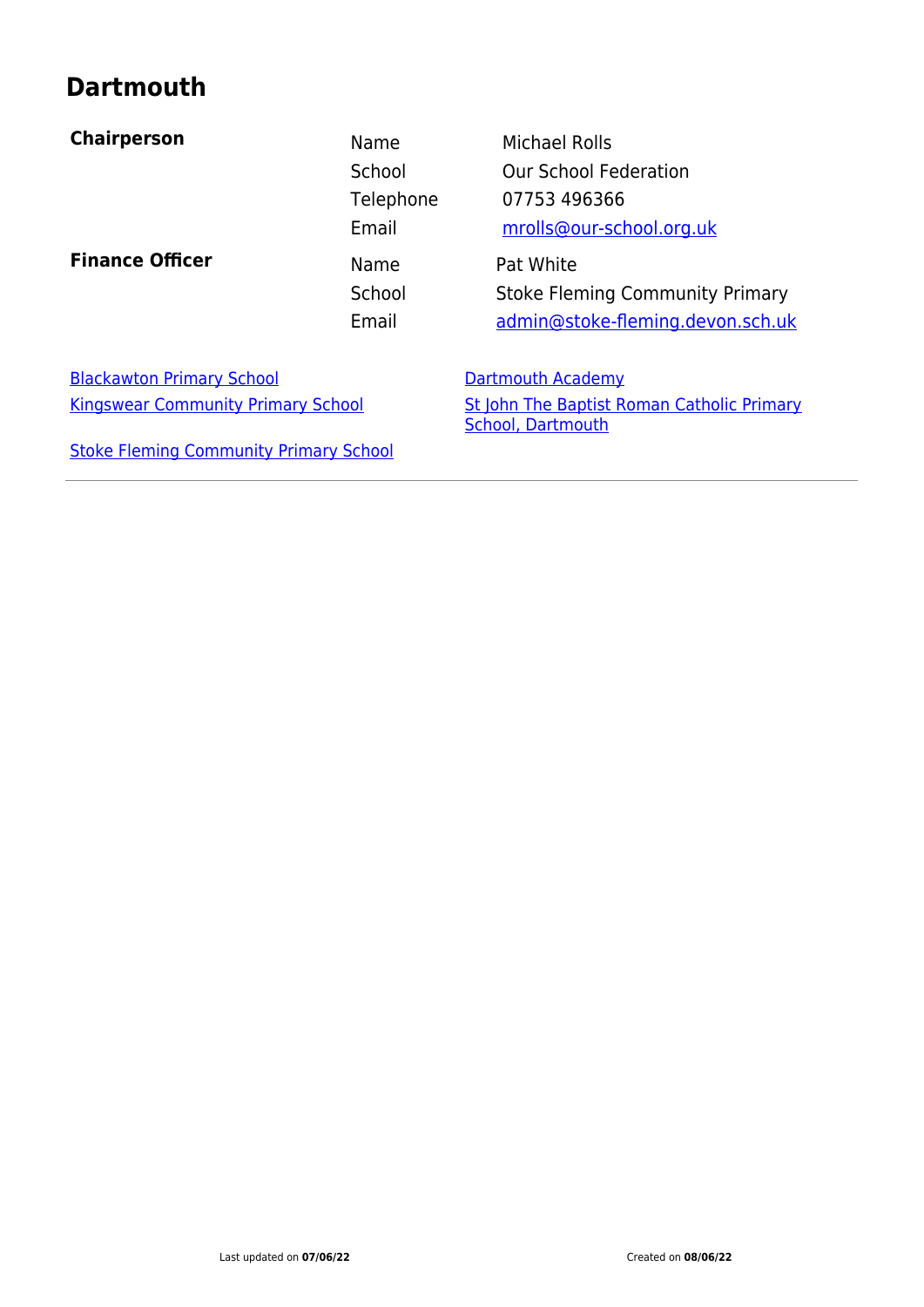#### **Dawlish**

| <b>Chairperson</b>                  | Name      | Amanda Somerwill                             |
|-------------------------------------|-----------|----------------------------------------------|
|                                     | School    | Kenton Primary                               |
|                                     | Telephone | 01626 890465                                 |
|                                     | Email     | a.somerwill@kennandkenton.devon.sch.uk       |
| <b>Finance Officer</b>              | Name      | Jacquie Franklin                             |
|                                     | Telephone | 01626 890465                                 |
|                                     | Email     | admin@dawlish-westcliff-primary.devon.sch.uk |
|                                     |           |                                              |
| Caroliniana di Dulingano, Calendali |           | <b>Denoted Onlines</b>                       |

[Cockwood Primary School](https://www.devon.gov.uk/schools/school/cockwood-primary-school/) **[Dawlish College](https://www.devon.gov.uk/schools/school/dawlish-college/)** [Exminster Community Primary](https://www.devon.gov.uk/schools/school/exminster-community-primary/) **Exminster Community Primary** [Kenn Church Of England Primary School](https://www.devon.gov.uk/schools/school/kenn-church-of-england-primary-school/) [Kenton Primary School](https://www.devon.gov.uk/schools/school/kenton-primary-school/) [Orchard Manor School](https://www.devon.gov.uk/schools/school/ratcliffe-school/) [Starcross Primary School](https://www.devon.gov.uk/schools/school/starcross-primary-school/) [Westcliff Primary Academy](https://www.devon.gov.uk/schools/school/westcliff-school/)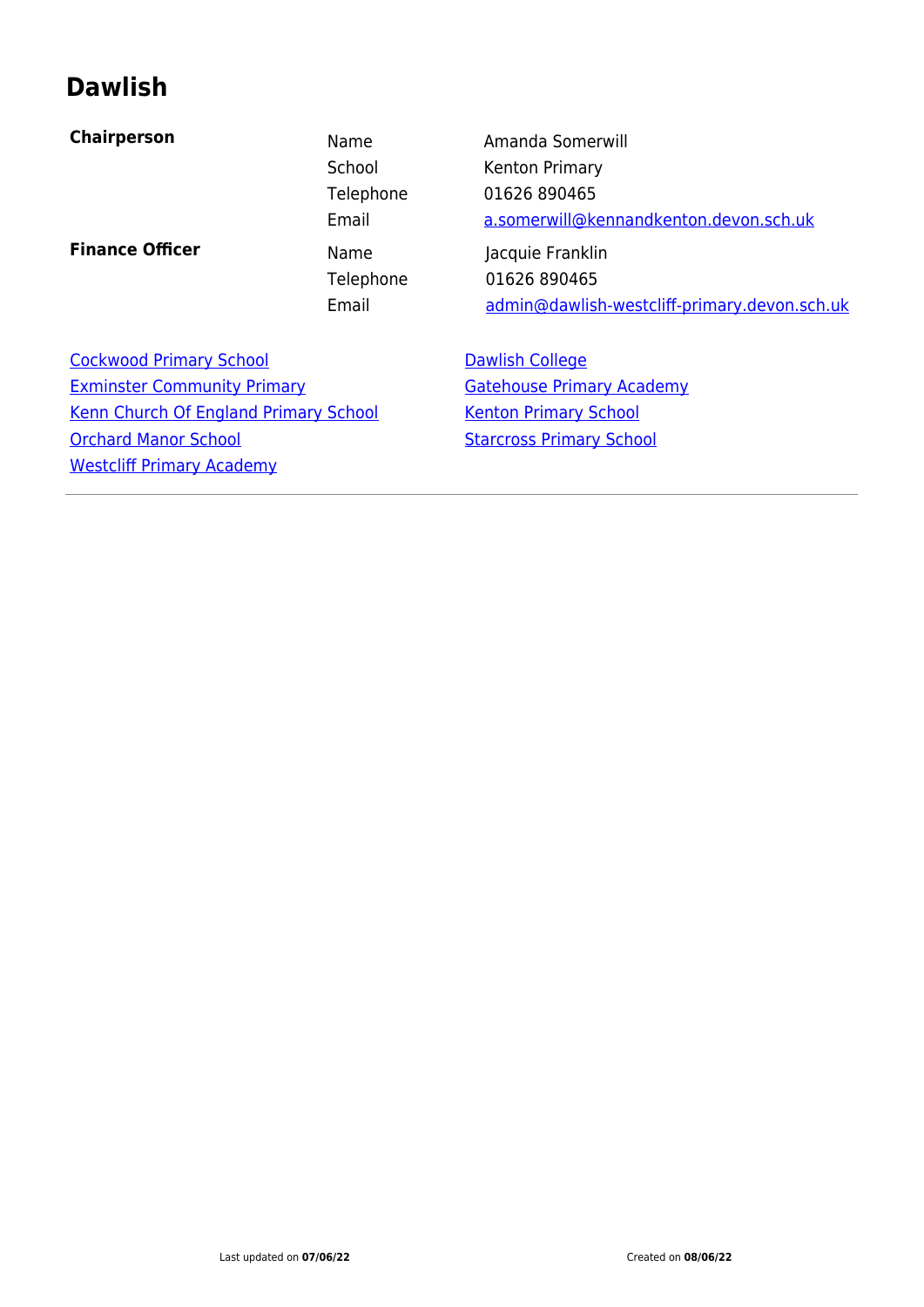## **Exmouth**

| <b>Chairperson</b>                                         | Name<br>School<br>Email              | Sarah Bennett<br><b>Bassetts Farm Primary School</b><br>sarahb@bassetts-farm.devon.sch.uk       |
|------------------------------------------------------------|--------------------------------------|-------------------------------------------------------------------------------------------------|
| <b>Finance Officer</b>                                     | Name<br>School<br>Telephone<br>Email | Mandy Roberts<br><b>Marpool Primary Schoo</b><br>01395 263961<br>m.roberts@marpool.devon.sch.uk |
| <b>Bassetts Farm Primary School</b>                        |                                      | <b>Brixington Primary Academy</b>                                                               |
| Drake's Church of England Primary School                   |                                      | <b>Exeter Road Community Primary School</b>                                                     |
| <b>Exmouth Community College</b>                           |                                      | <b>Littleham Church of England Primary School</b>                                               |
| <b>Lympstone Church Of England Primary School</b>          |                                      | <b>Marpool Primary School</b>                                                                   |
| <b>Mill Water School</b>                                   |                                      | Otterton Church Of England Primary School                                                       |
| St Joseph's Catholic Primary School, Exmouth               |                                      | <b>St Peter's Church of England Primary School</b>                                              |
| The Beacon Church of England (VA) Primary<br><b>School</b> |                                      | <b>Withycombe Raleigh Church of England Primary</b><br><b>School</b>                            |
| <b>Woodbury Church Of England Primary School</b>           |                                      | <b>Woodbury Salterton Church Of England Primary</b><br><b>School</b>                            |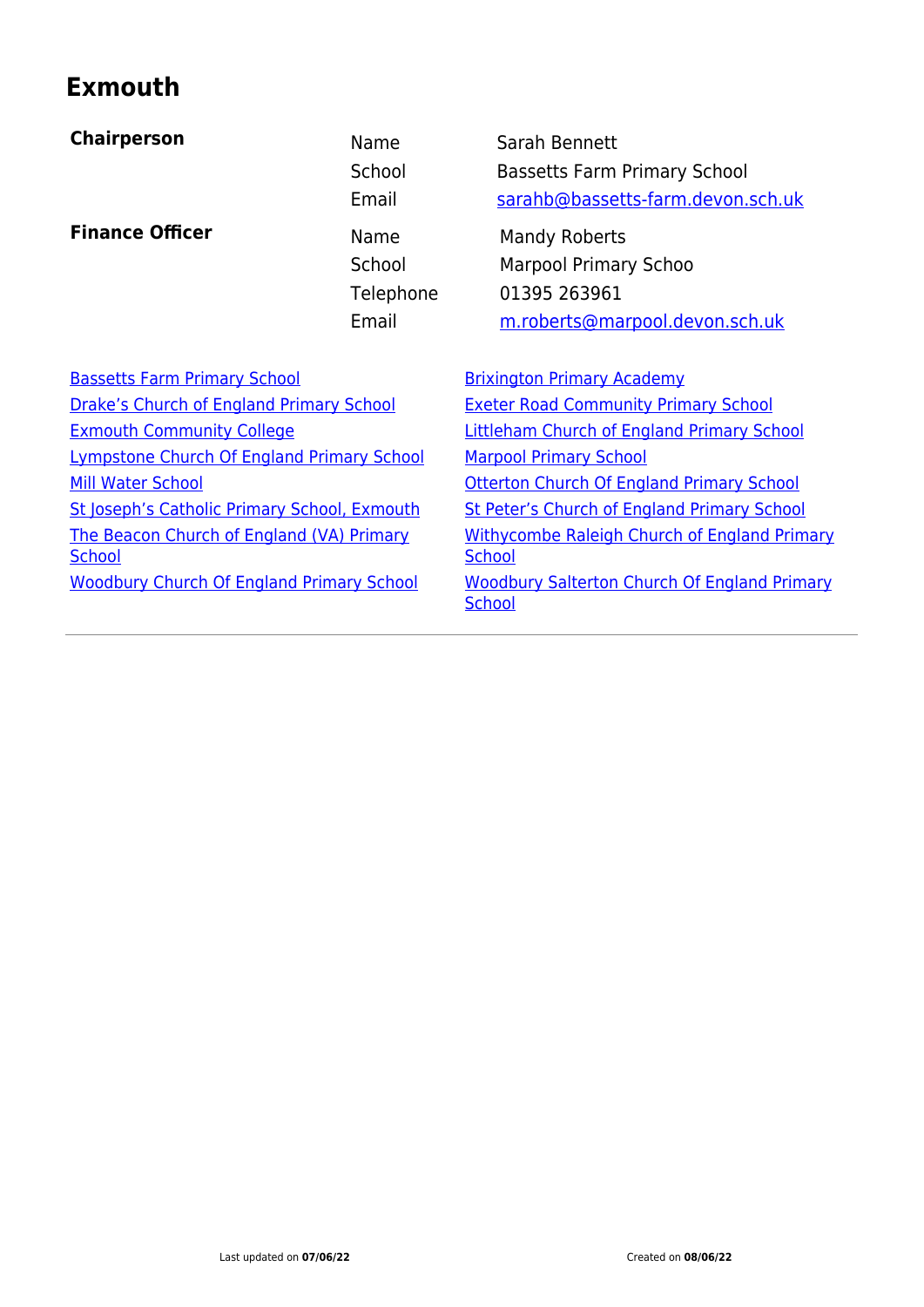## **Holsworthy**

| <b>Chairperson</b>                                 | Name<br>School<br>Telephone<br>Email | David Jones<br>Carey Foundation (Ashwater & Halwill)<br>01409 221476<br>admin@halwill.devon.sch.uk |
|----------------------------------------------------|--------------------------------------|----------------------------------------------------------------------------------------------------|
| <b>Finance Officer</b>                             | Name<br>School<br>Telephone<br>Email | <b>Vicky Berry</b><br><b>Holsworthy Primary School</b><br>01409 253430<br>vberry@hcc.devon.sch.uk  |
| <b>Ashwater Primary School</b>                     |                                      | <b>Black Torrington Church Of England Primary</b><br><b>School</b>                                 |
| <b>Bradford Primary School</b>                     |                                      | <b>Bradworthy Primary Academy</b>                                                                  |
| <b>Bridgerule Church Of England Primary School</b> |                                      | <b>Clawton Primary School</b>                                                                      |
| <b>Halwill Community Primary School</b>            |                                      | <b>Highampton Community Primary School</b>                                                         |
| <b>Holsworthy Church Of England Primary School</b> |                                      | <b>Holsworthy Community College</b>                                                                |
| <b>St Giles-on-the-Heath Community School</b>      |                                      | <b>The Copper Academy</b>                                                                          |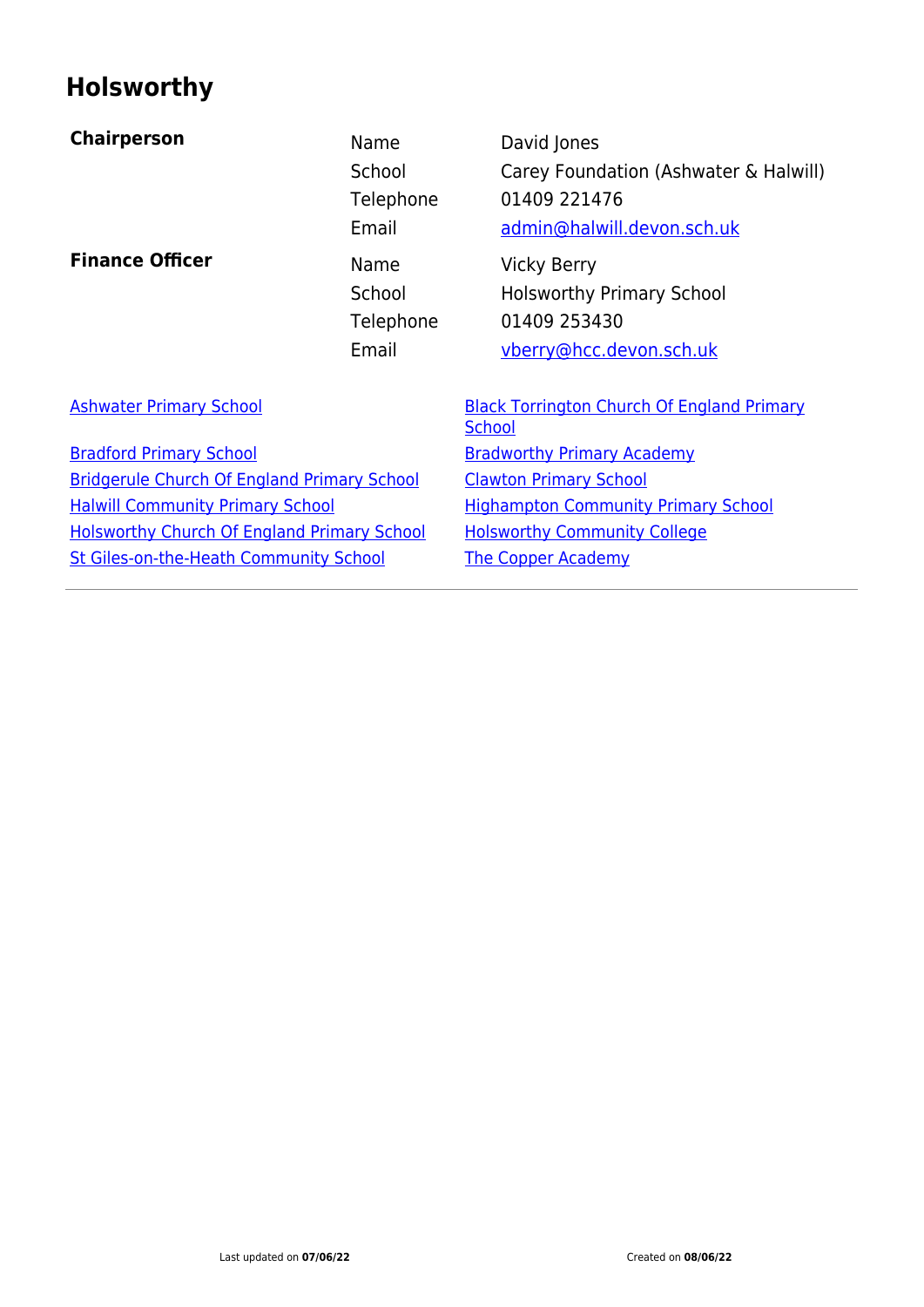#### **Honiton**

**Chairperson / Finance Officer**

Name Ann Denner School **Offwell C of E Primary School** Telephone 01404 831417 Email [essco.ann@offwell-primary.devon.sch.uk](mailto:essco.ann@offwell-primary.devon.sch.uk)

[Farway Church Of England Primary School](https://www.devon.gov.uk/schools/school/farway-church-of-england-primary-school/) [Honiton Community College](https://www.devon.gov.uk/schools/school/honiton-community-college/) [Honiton Primary School](https://www.devon.gov.uk/schools/school/honiton-primary-school/) **[Littletown Primary Academy](https://www.devon.gov.uk/schools/school/littletown-primary-academy/)** [Offwell Church Of England Primary School](https://www.devon.gov.uk/schools/school/offwell-church-of-england-primary-school/) [Stockland Church of England Primary Academy](https://www.devon.gov.uk/schools/school/stockland-church-of-england-primary-school/) [Upottery Primary School](https://www.devon.gov.uk/schools/school/upottery-primary/)

[Awliscombe Church of England Primary School](https://www.devon.gov.uk/schools/school/awliscombe-church-of-england-primary-school/) [Broadhembury Church of England Primary School](https://www.devon.gov.uk/schools/school/broadhembury-church-of-england-primary/)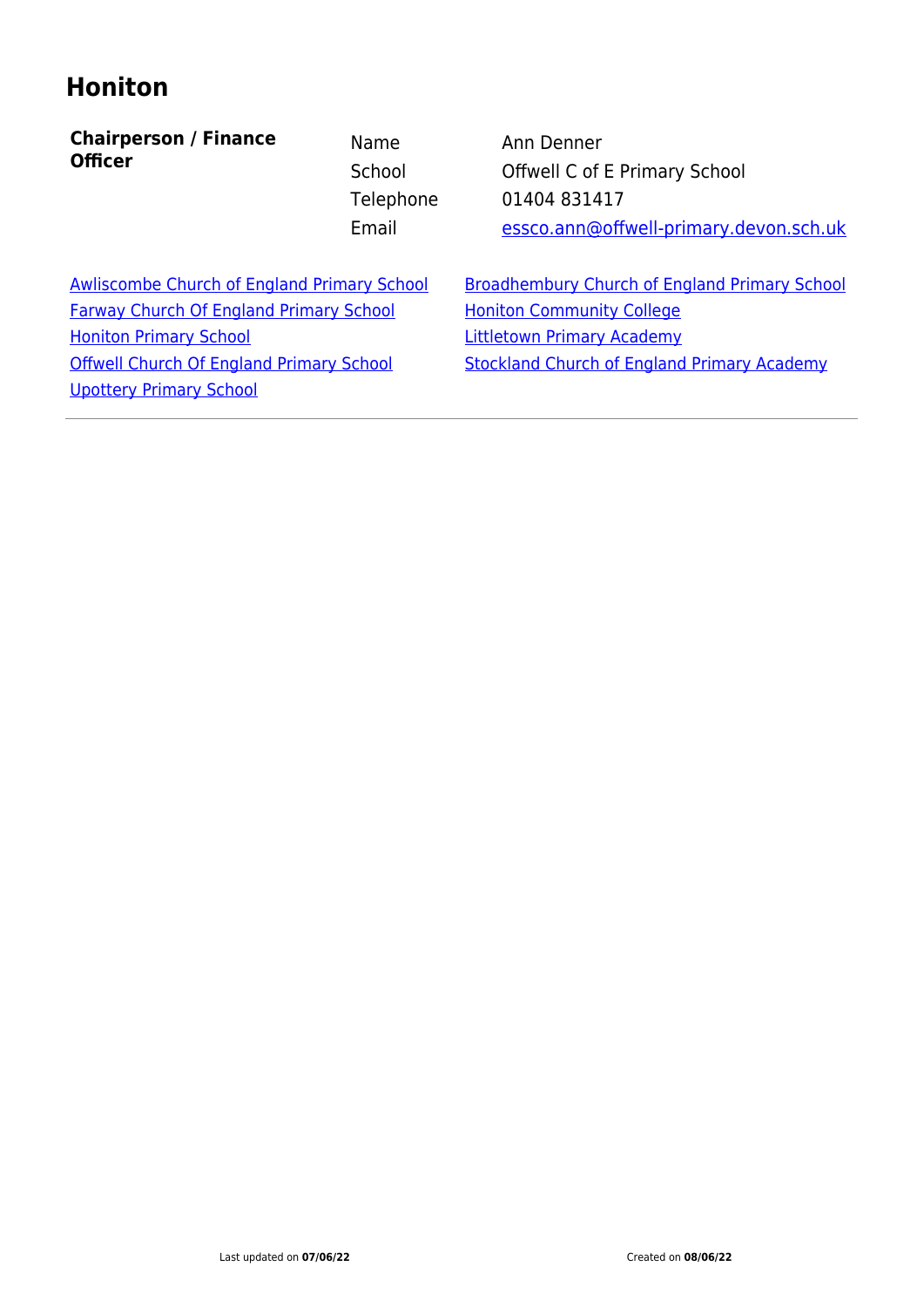## **Ilfracombe**

#### **Coordinator Name Name** Julie Argyle

**Finance Officer** Name Georgina Stafford

Telephone 01271 883226 Email **j**.argyle@swsf.org

School Ilfracombe C of E Junior School Telephone 01271 863463 Email [admin@ilfracombe-jun.devon.sch.uk](#page--1-0)

[Berrynarbor Church Of England Primary School](https://www.devon.gov.uk/schools/school/berrynarbor-church-of-england-primary-school/) [Combe Martin Primary School](https://www.devon.gov.uk/schools/school/combe-martin-primary-school/) [Ilfracombe Church Of England Junior School](https://www.devon.gov.uk/schools/school/ilfracombe-church-of-england-junior-school/) [Ilfracombe Infant And Nursery School](https://www.devon.gov.uk/schools/school/ilfracombe-infant-and-nursery-school/) [Kentisbury Primary School](https://www.devon.gov.uk/schools/school/kentisbury-primary-school/) Kentisbury Primary School [Lynton Church Of England Primary School](https://www.devon.gov.uk/schools/school/lynton-church-of-england-primary-school/) [Parracombe Church Of England Primary School](https://www.devon.gov.uk/schools/school/parracombe-church-of-england-primary-school/) [The Ilfracombe Church of England Academy](https://www.devon.gov.uk/schools/school/the-ilfracombe-academy/) [West Down School](https://www.devon.gov.uk/schools/school/west-down-school/) News Assessment Controller Modern [Woolacombe School](https://www.devon.gov.uk/schools/school/woolacombe-school/)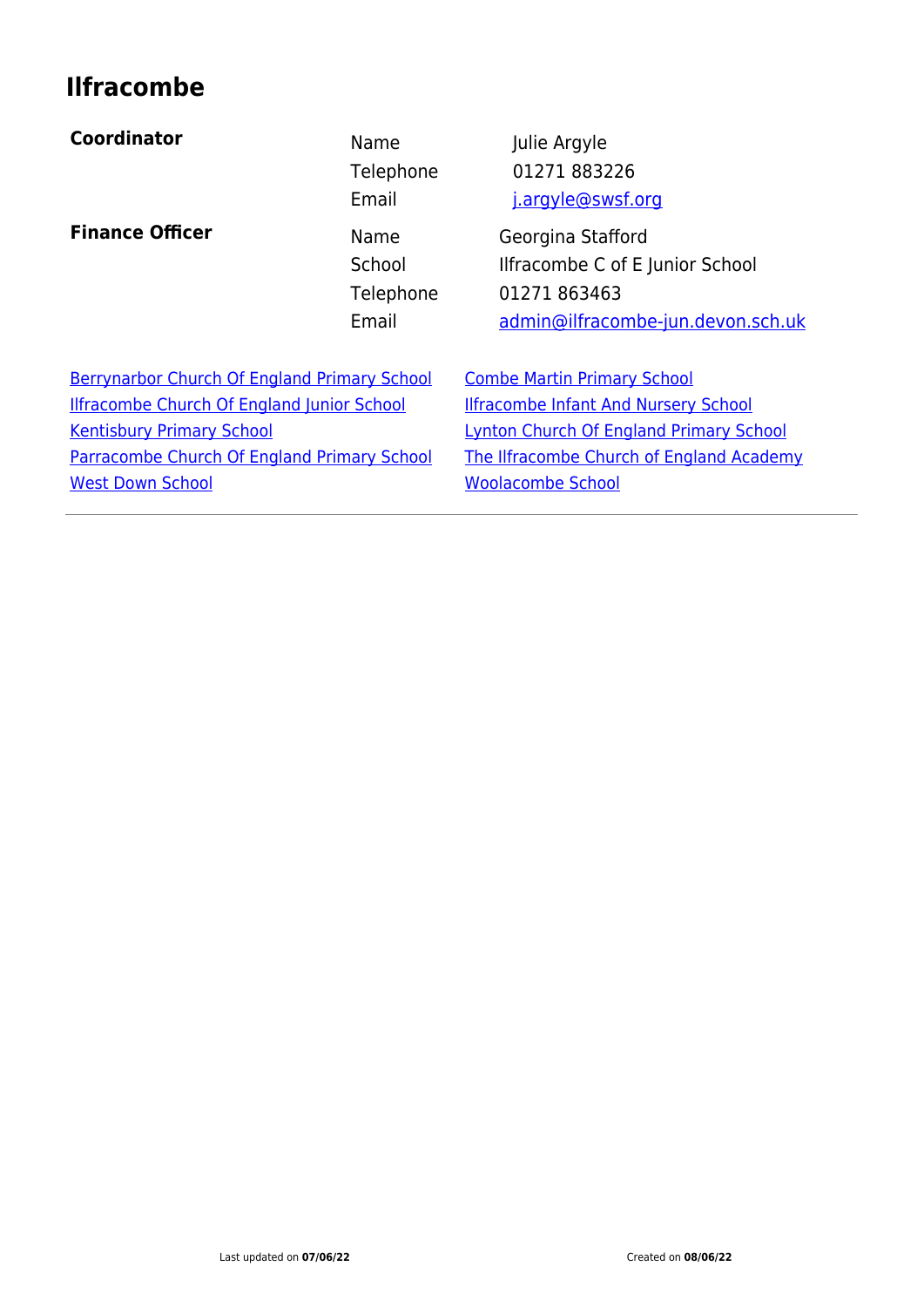## **Ivybridge**

| <b>Chairperson</b>                                                          | Name<br>School<br>Telephone<br>Email | Jane Byrne<br><b>Ermington Primary School</b><br>01548 830549<br>admin@ermington.devon.sch.uk |
|-----------------------------------------------------------------------------|--------------------------------------|-----------------------------------------------------------------------------------------------|
| <b>Finance Officer</b>                                                      | Name<br>School<br>Email              | Karen Sims-Stirling<br><b>Ermington Primary School</b><br>admin@ermington.devon.sch.uk        |
| <b>Cornwood Church Of England Primary School</b>                            |                                      | <b>Ermington Primary School</b>                                                               |
| <b>Holbeton Primary School</b>                                              |                                      | <b>Ivybridge Community College</b>                                                            |
| Manor Primary School, Ivybridge                                             |                                      | <b>Modbury Primary School</b>                                                                 |
| Newton Ferrers Church Of England Primary School Shaugh Prior Primary School |                                      |                                                                                               |
| <b>Sherford Vale School</b>                                                 |                                      | St Mary's Church of England Primary School,<br><b>Brixton</b>                                 |
| <b>Stowford School</b>                                                      |                                      | <b>The Erme Primary School</b>                                                                |
| <b>Ugborough Primary School</b>                                             |                                      | <b>Wembury Primary School</b>                                                                 |
| <b>Woodlands Park Primary School</b>                                        |                                      | <b>Yealmpton Primary School</b>                                                               |
|                                                                             |                                      |                                                                                               |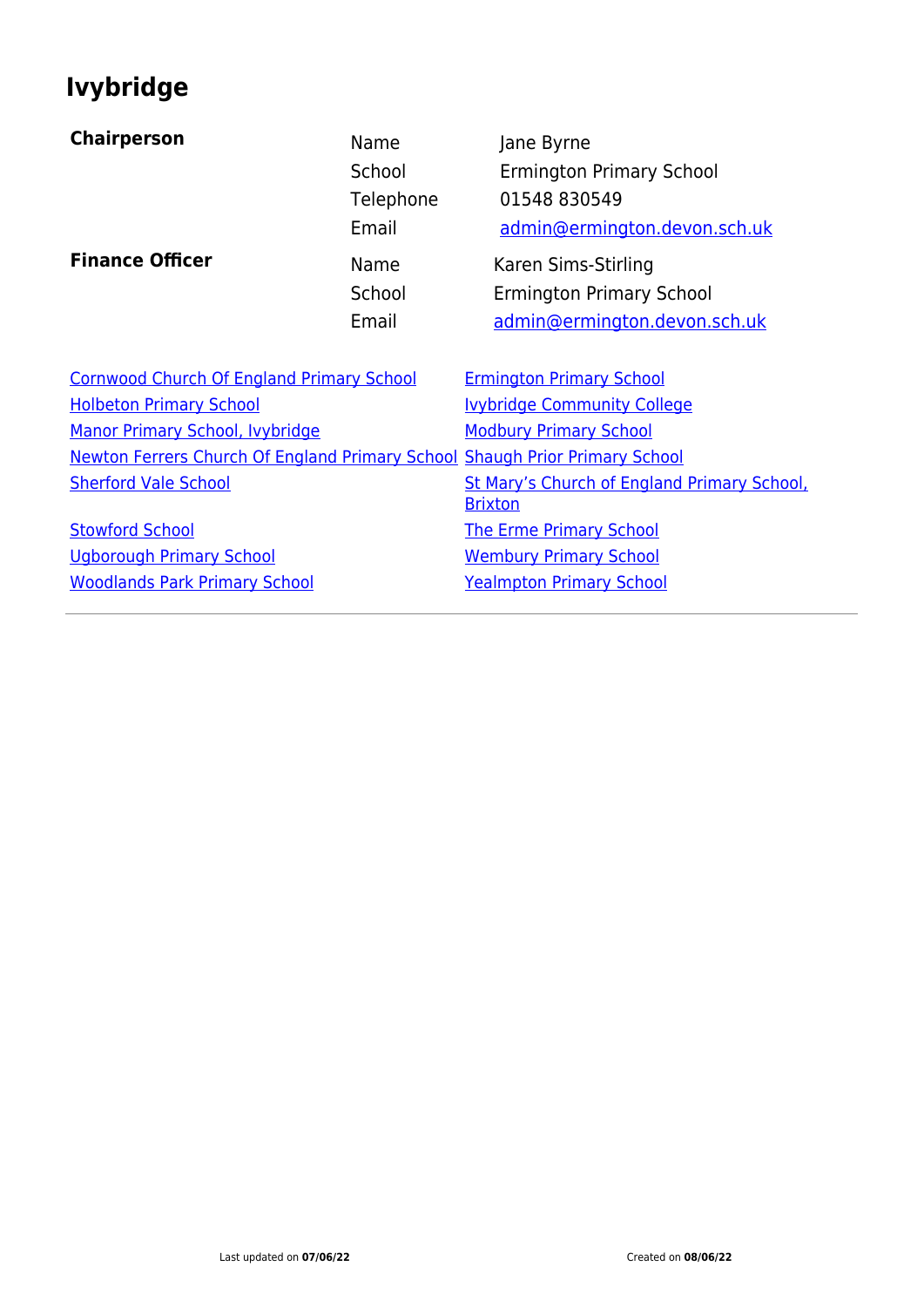## **Kingsbridge**

| <b>Chairperson</b>                        | Name      | Sue Jezard                |
|-------------------------------------------|-----------|---------------------------|
|                                           | School    | Stokenham A               |
|                                           | Telephone | 01548 58055               |
|                                           | Email     | admin@stoke               |
| <b>Finance Officer</b>                    | Name      | Emma Meek                 |
|                                           | Telephone | 01548 55029               |
|                                           | Email     | emmalouiser               |
|                                           |           |                           |
| <b>Aveton Gifford CofE Primary School</b> |           | <b>Charleton Church (</b> |
|                                           |           |                           |

[East Allington Primary School](https://www.devon.gov.uk/schools/school/east-allington-primary-school/) [Kingsbridge Academy](https://www.devon.gov.uk/schools/school/kingsbridge-academy/) [Kingsbridge Community Primary School](https://www.devon.gov.uk/schools/school/kingsbridge-community-primary-school/) [Loddiswell Primary School](https://www.devon.gov.uk/schools/school/loddiswell-primary-school/) [Malborough With South Huish Church Of England](https://www.devon.gov.uk/schools/school/malborough-with-south-huish-church-of-england-primary-school/) [Primary School](https://www.devon.gov.uk/schools/school/malborough-with-south-huish-church-of-england-primary-school/) [Stokenham Area Primary School](https://www.devon.gov.uk/schools/school/stokenham-area-primary-school/) [Thurlestone All Saints Church of England](https://www.devon.gov.uk/schools/school/thurlestone-all-saints-church-of-england-primary-school/)

Stokenham Area Primary School e 01548 580551 [admin@stokenham.devon.sch.uk](mailto:admin@stokenham.devon.sch.uk) e 01548 550297

Email [emmalouisemeek@hotmail.com](mailto:admin@stokenham.devon.sch.uk)

[Aveton Gifford CofE Primary School](https://www.devon.gov.uk/schools/school/aveton-gifford-church-of-england-primary-school/) [Charleton Church Of England Academy](https://www.devon.gov.uk/schools/school/charleton-church-of-england-primary-school/) [Salcombe Church Of England Primary School](https://www.devon.gov.uk/schools/school/salcombe-church-of-england-primary-school/)

**[Academy](https://www.devon.gov.uk/schools/school/thurlestone-all-saints-church-of-england-primary-school/)** 

[West Alvington Church Of England Academy](https://www.devon.gov.uk/schools/school/west-alvington-church-of-england-primary-school/)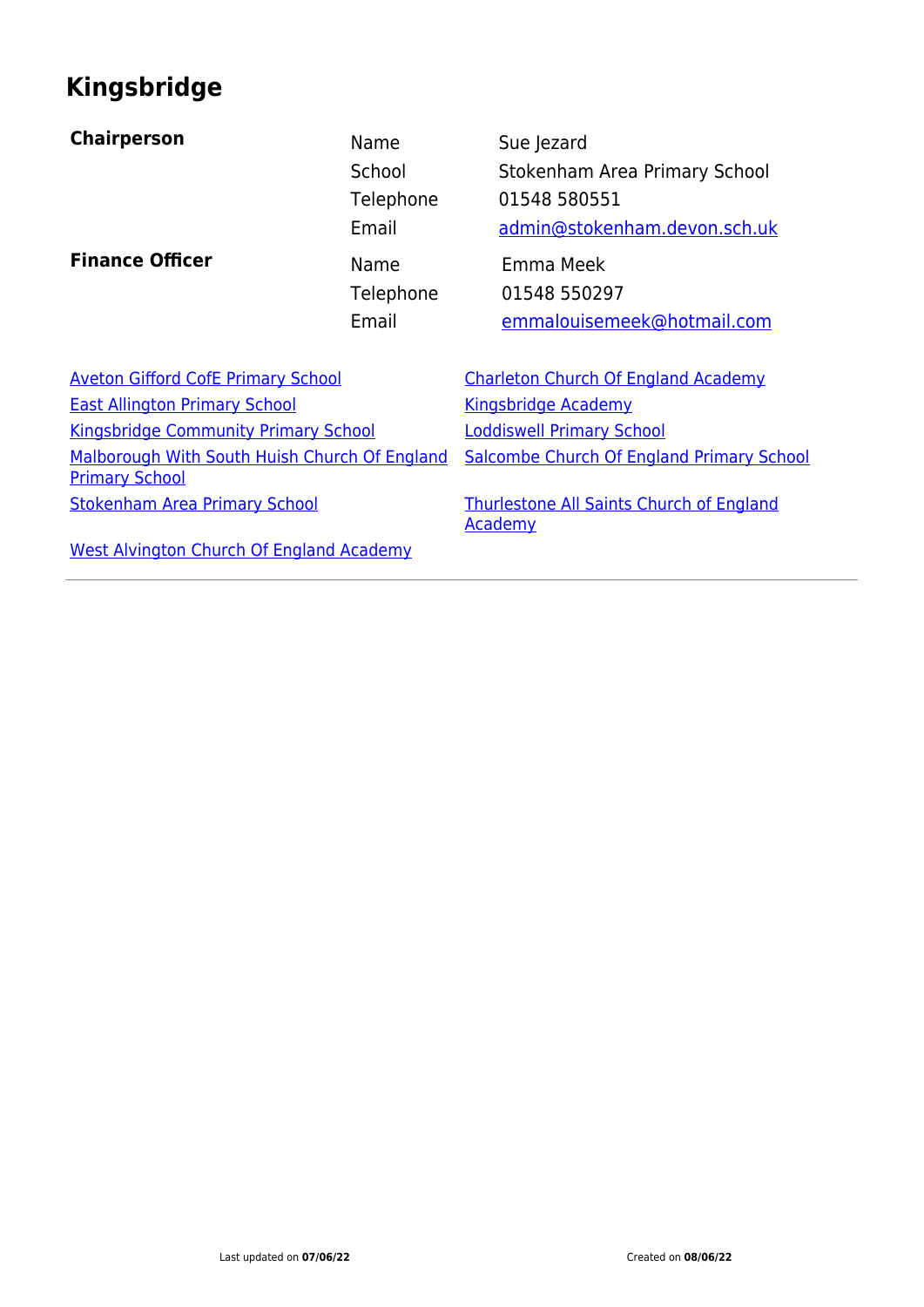## **Newton Abbot**

| <b>Coordinator</b>                                                           | Name      | Kay Dicken                                                                |
|------------------------------------------------------------------------------|-----------|---------------------------------------------------------------------------|
|                                                                              | Telephone | 01626 353282                                                              |
|                                                                              | Email     | admin@decoyschool.co.uk                                                   |
| <b>Abbotskerswell Primary School</b>                                         |           | <b>All Saints Marsh CofE Academy</b>                                      |
| <b>Bearnes Voluntary Primary School</b>                                      |           | <b>Bradley Barton Primary School and Nursery Unit</b>                     |
| <b>Canada Hill Community Primary School</b>                                  |           | <b>Coombeshead Academy</b>                                                |
| <b>Decoy Primary School</b>                                                  |           | <b>Denbury Primary School</b>                                             |
| <b>Glendinning Academy</b>                                                   |           | <b>Haytor View Community Primary School</b>                               |
| <b>Highweek Community Primary and Nursery School Ipplepen Primary School</b> |           |                                                                           |
| <b>Kingskerswell Church of England Primary School</b>                        |           | <b>Newton Abbot College</b>                                               |
| <b>St Joseph's Catholic Primary School</b>                                   |           | <b>Wolborough Church Of England (Aided) Nursery</b><br>and Primary School |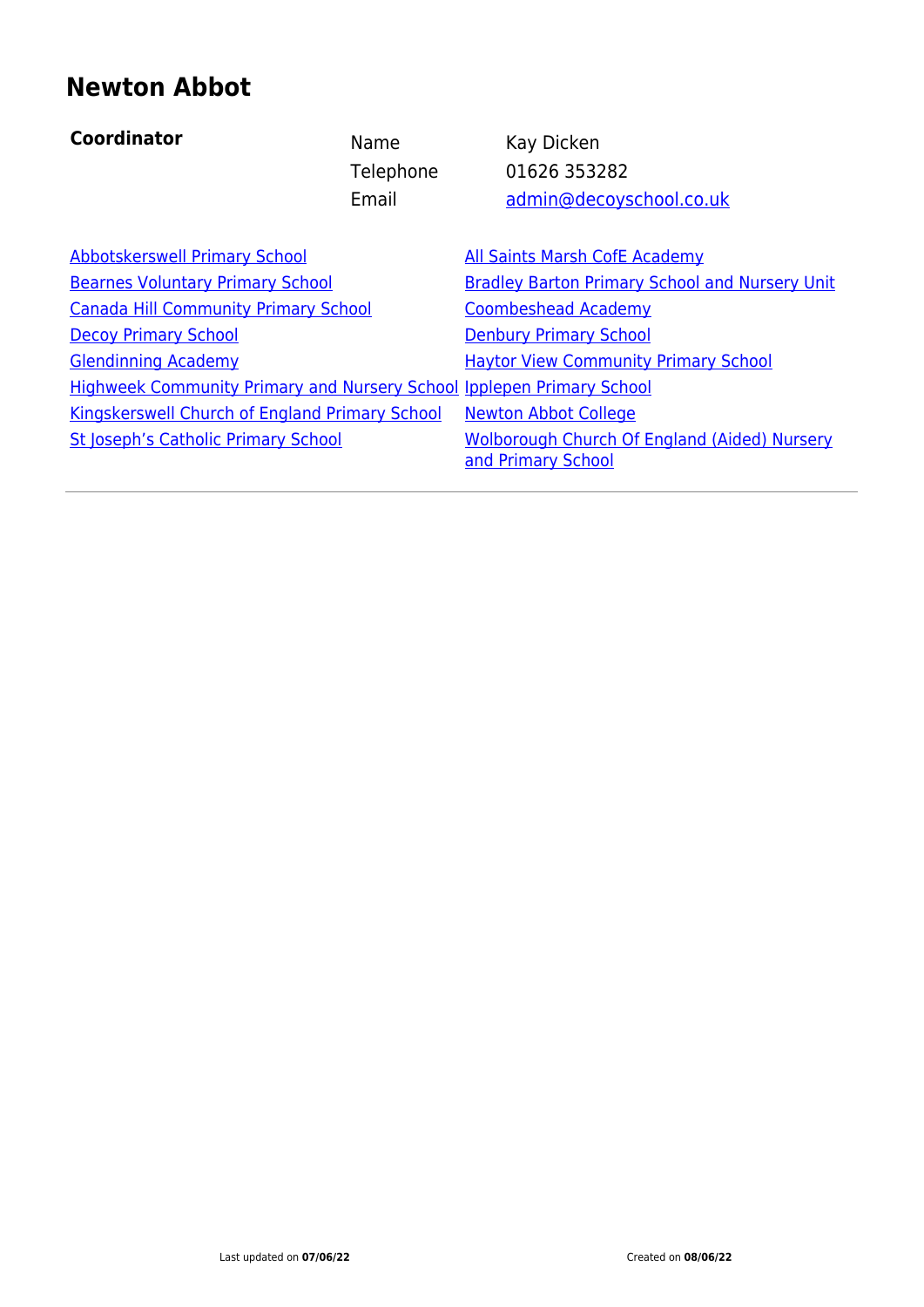## **Okehampton**

| <b>Chairperson</b>                                                        | Name<br>School<br>Telephone<br>Email | <b>Caroline Boother</b><br>Hatherleigh Primary School<br>01837 810248<br>cboother@hatherleigh-pri.devon.sch.uk |
|---------------------------------------------------------------------------|--------------------------------------|----------------------------------------------------------------------------------------------------------------|
| <b>Finance Officer</b>                                                    | Name<br>School<br>Telephone<br>Email | Mary Lovell<br><b>Okehampton Community College</b><br>01837 650933<br>mlovell@okehamptoncollege.devon.sch.uk   |
| <b>Boasley Cross Community Primary School</b>                             |                                      | <b>Bridestowe Primary School</b>                                                                               |
| <b>Chagford Church Of England Primary School</b>                          |                                      | <b>Exbourne Church Of England Primary School</b>                                                               |
| <b>Hatherleigh Community Primary School</b>                               |                                      | Lew Trenchard Church Of England Primary School                                                                 |
| <b>Lydford Primary School</b>                                             |                                      | <b>North Tawton Community Primary School and</b><br><b>Nursery</b>                                             |
| Northlew And Ashbury Parochial Church Of<br><b>England Primary School</b> |                                      | Okehampton College                                                                                             |
| Okehampton Primary School and Foundation Unit South Tawton Primary School |                                      |                                                                                                                |
| St James Church of England Primary and Nursery<br><b>School</b>           |                                      |                                                                                                                |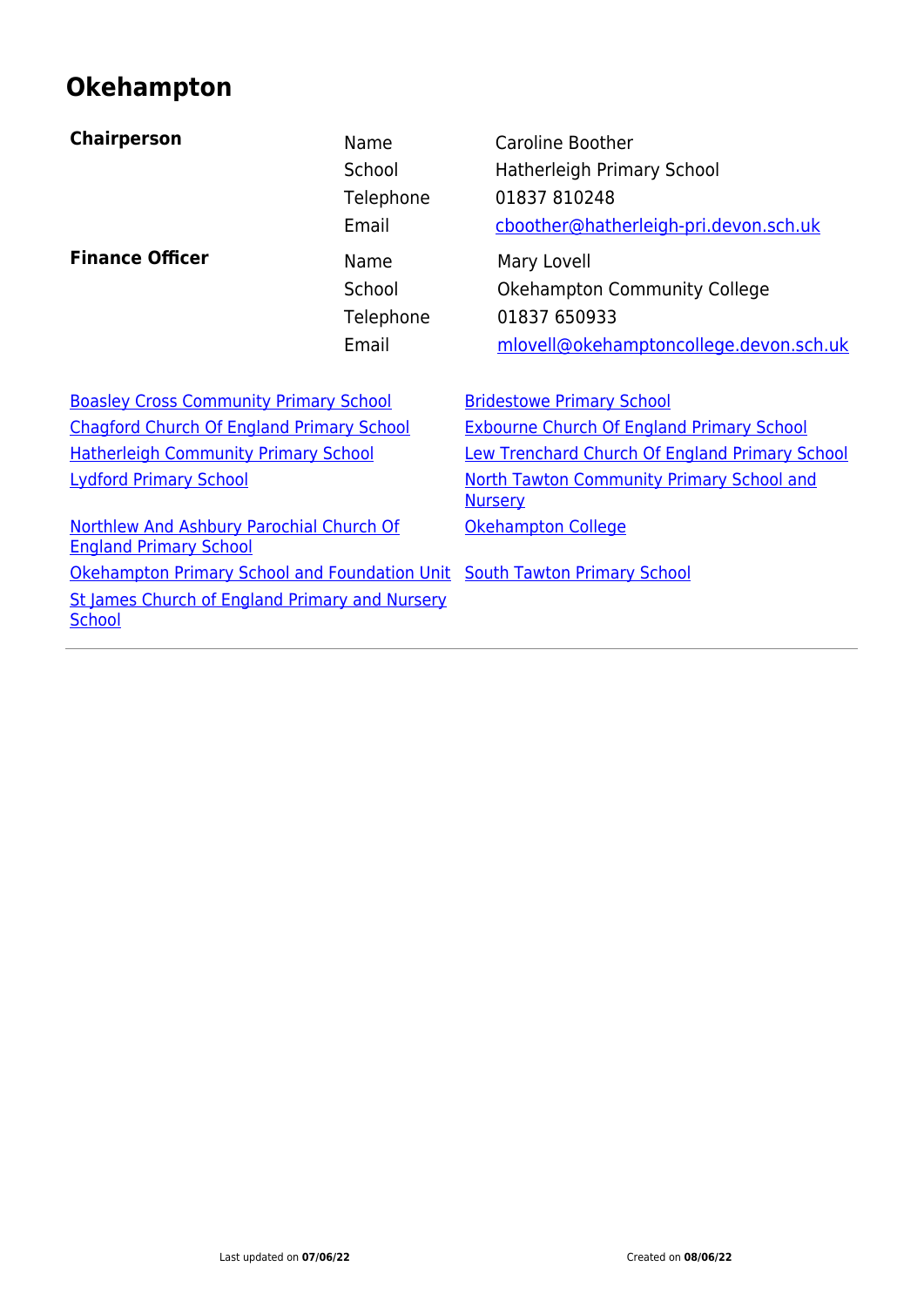#### **Ottery St Mary**

| <b>Chairperson</b>                                                                                                                                              | Name<br>School<br>Telephone<br>Email | Mrs Sue Nield<br>West Hill Primary School<br>01404 812599<br>sue.nield@west-hill-primary.devon.sch.uk                      |
|-----------------------------------------------------------------------------------------------------------------------------------------------------------------|--------------------------------------|----------------------------------------------------------------------------------------------------------------------------|
| <b>Finance Officer</b>                                                                                                                                          | Name<br>School<br>Telephone<br>Email | Cheryl Haddy<br><b>West Hill Primary School</b><br>01404 812599<br>chaddy@west-hill-primary.devon.sch.uk                   |
| <b>Feniton Church Of England Primary School</b><br><b>Payhembury Church Of England Primary School</b><br><b>The Wildings</b><br><b>West Hill Primary School</b> |                                      | <b>Ottery St Mary Primary School</b><br><b>The King's School</b><br><b>Tipton St John Church Of England Primary School</b> |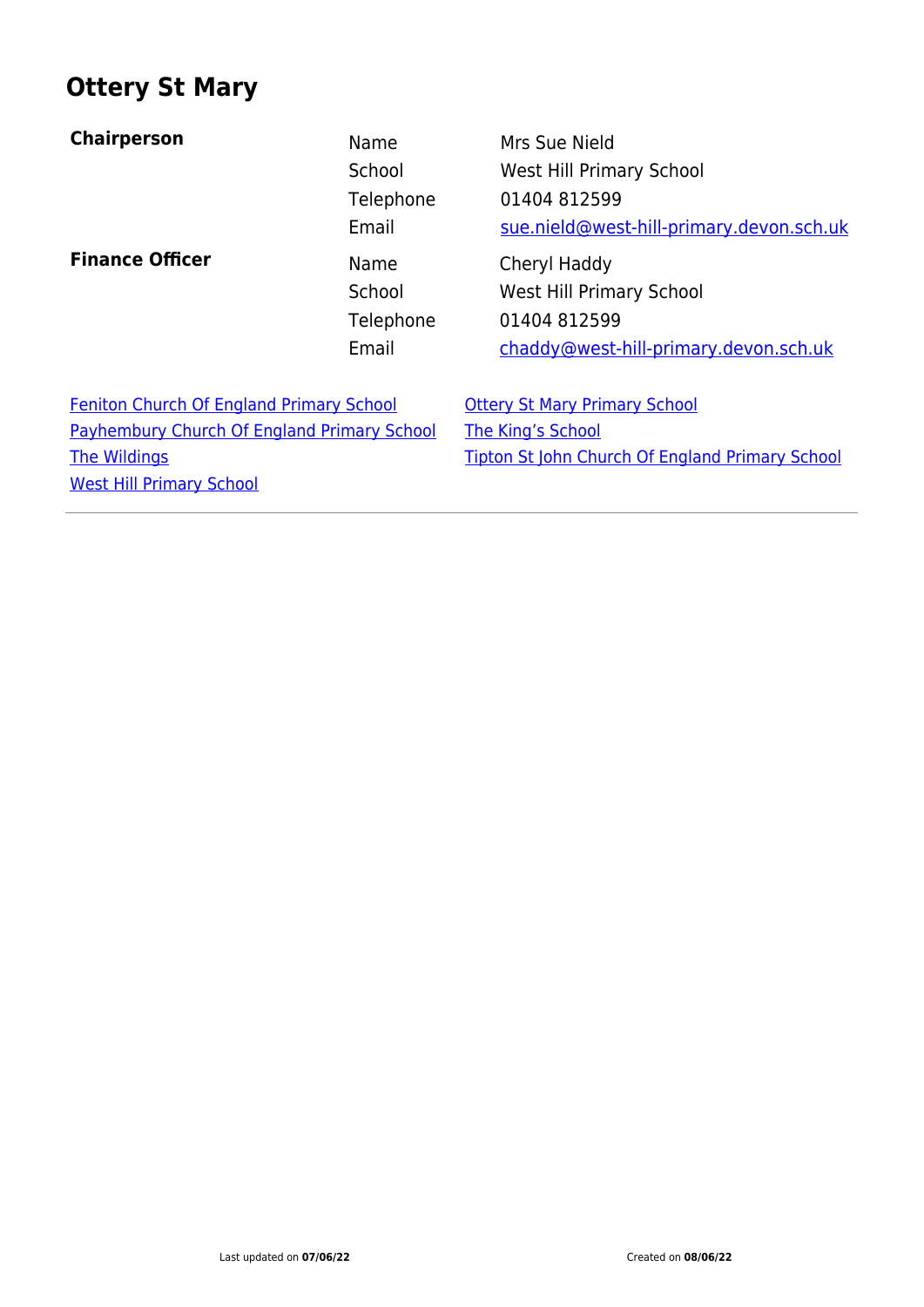## **Sidmouth**

| <b>Chairperson</b>                                                                                                               | Name<br>School<br>Telephone<br>Email | Stuart Vaughn<br>Newton Poppleford Primary School<br>01395 568300<br>admin@newton-poppleford.devon.sch.uk    |
|----------------------------------------------------------------------------------------------------------------------------------|--------------------------------------|--------------------------------------------------------------------------------------------------------------|
| <b>Finance Officer</b>                                                                                                           | Name<br>School<br>Telephone<br>Email | Sarah Sparks<br>Sidmouth C of E (VA) Primary School<br>01395 514146<br>ssparks@sidmouth-primary.devon.sch.uk |
| <b>Branscombe Church Of England Primary School</b><br><b>Sidbury Church Of England Primary School</b><br><b>Sidmouth College</b> |                                      | <b>Newton Poppleford Primary School</b><br>Sidmouth Church Of England (VA) Primary School                    |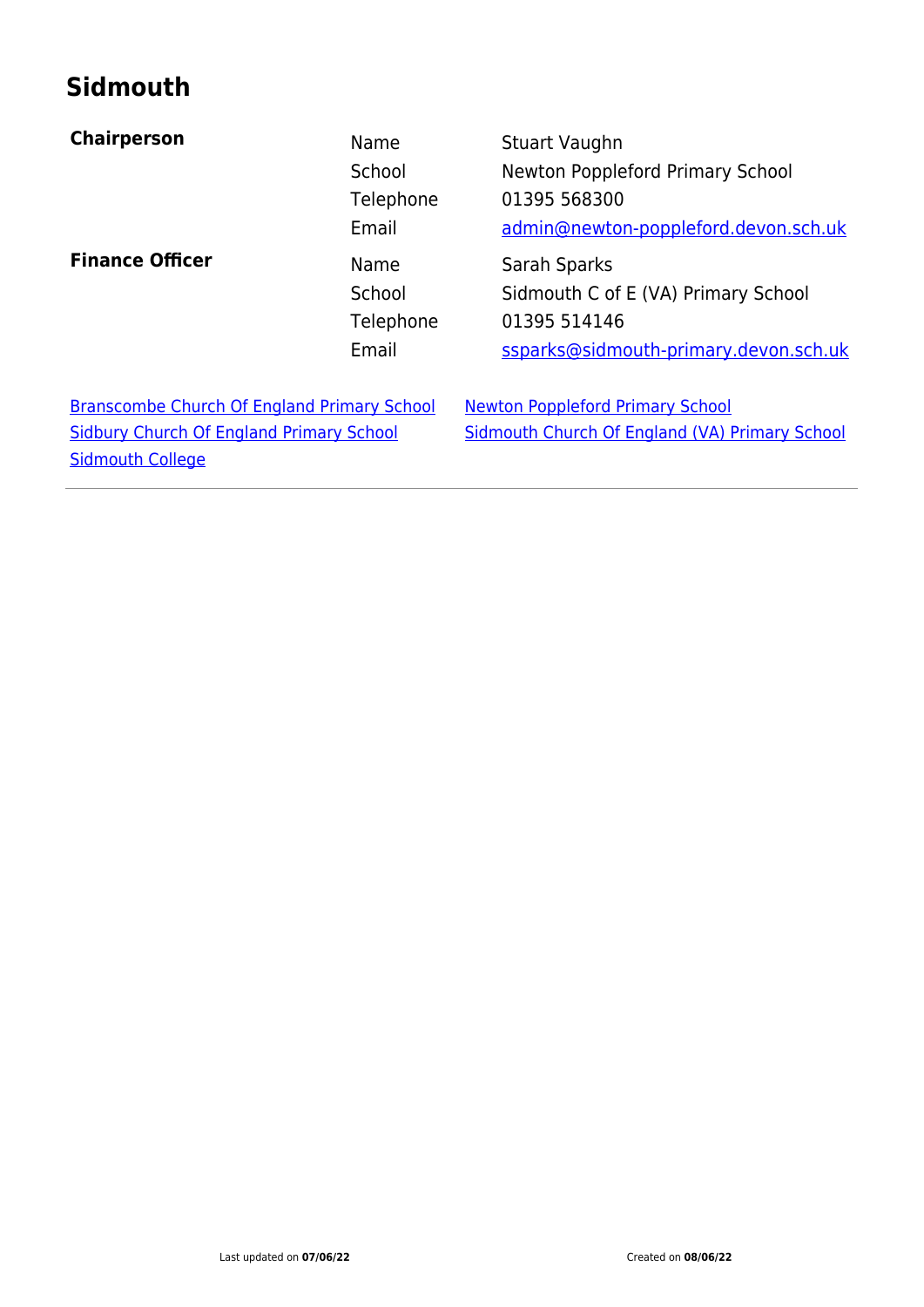#### **South Dartmoor**

#### **Chairperson** Name Rachel Shaw

School South Dartmoor Telephone 01364 652230 Email [rshaw@ashburton-primary.devon.sch.uk](mailto:rshaw@ashburton-primary.devon.sch.uk)

[Ashburton Primary School](https://www.devon.gov.uk/schools/school/ashburton-primary-school/) [Atrium Studio School](https://www.devon.gov.uk/schools/school/atrium-studio-school/) [Blackpool Church Of England Primary School](https://www.devon.gov.uk/schools/school/blackpool-church-of-england-primary-school/) [Bovey Tracey Primary School](https://www.devon.gov.uk/schools/school/bovey-tracey-primary-school/) [Buckfastleigh Primary School](https://www.devon.gov.uk/schools/school/buckfastleigh-primary-school/) [Ilsington Church Of England Primary School](https://www.devon.gov.uk/schools/school/ilsington-church-of-england-primary-school/) [Moretonhampstead Primary School](https://www.devon.gov.uk/schools/school/moretonhampstead-primary-school/) [South Dartmoor Community College](https://www.devon.gov.uk/schools/school/south-dartmoor-community-college/) [St Catherine's CofE Primary School](https://www.devon.gov.uk/schools/school/st-catherines-church-of-england-primary-nursery-school/) [St Mary's Catholic Primary School, Buckfast](https://www.devon.gov.uk/schools/school/st-marys-catholic-primary-school-buckfast/) [Widecombe-in-the-Moor Primary](https://www.devon.gov.uk/schools/school/widecombe-in-the-moor-primary/)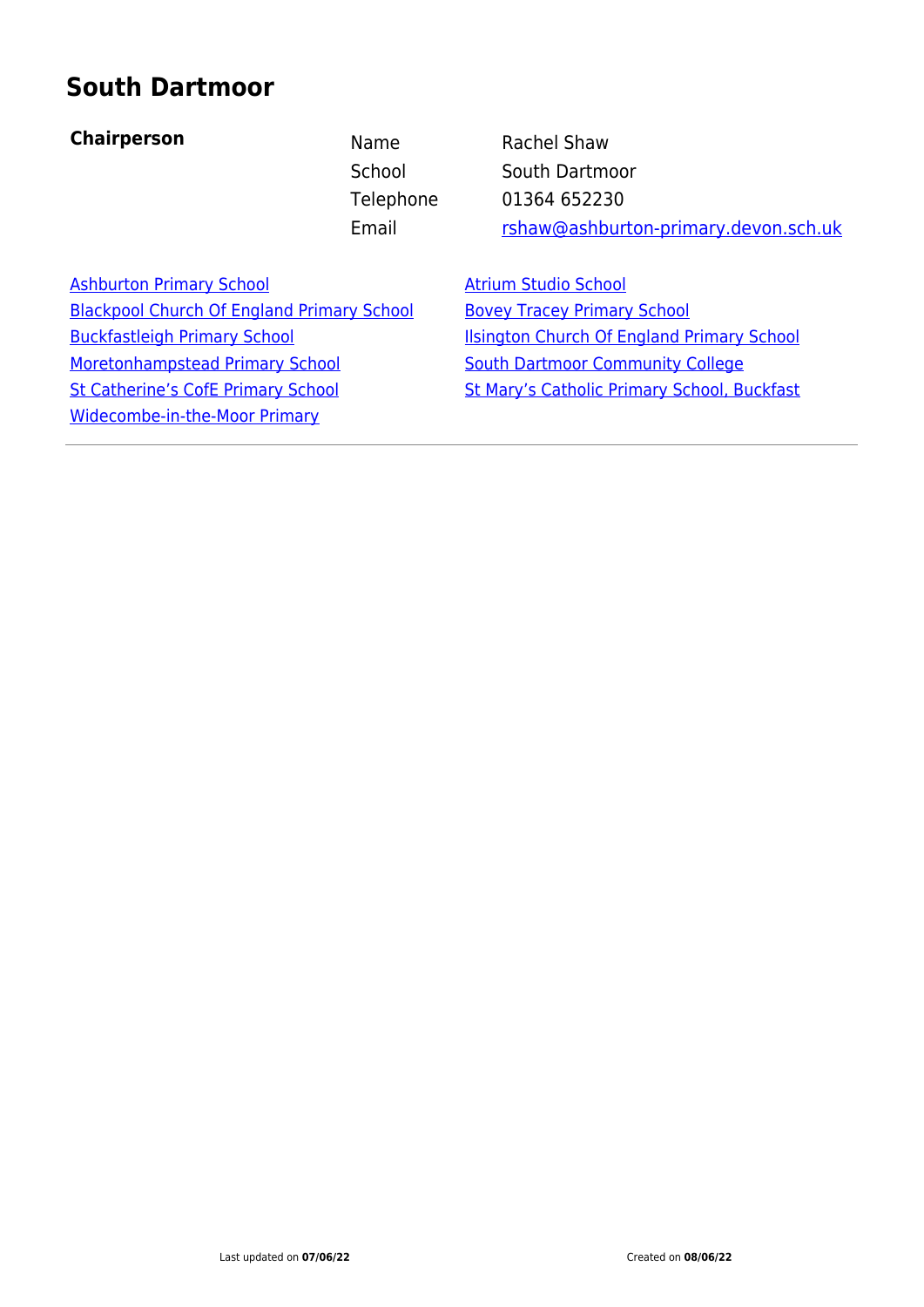## **South Molton**

| <b>Chairperson</b>                                 | Name<br>Telephone<br>Email | <b>Wilson Forster</b><br>07855 269636<br>southmoltonlc@gmail.com          |  |
|----------------------------------------------------|----------------------------|---------------------------------------------------------------------------|--|
| <b>Finance Officer</b>                             | Name<br>Telephone<br>Email | <b>Charlotte Yarnley-Jones</b><br>07540 677002<br>southmoltonlc@gmail.com |  |
| <b>Bishops Nympton Primary School</b>              |                            | <b>Blackford Education (Schools) Ltd T/A the Libra</b><br><b>School</b>   |  |
| <b>Brayford Academy</b>                            |                            | <b>Chittlehampton Church Of England Primary School</b>                    |  |
| <b>East Anstey Primary School</b>                  |                            | <b>Filleigh Community Primary School</b>                                  |  |
| <b>North Molton Primary School</b>                 |                            | <b>South Molton Community College</b>                                     |  |
| <b>South Molton Community Primary School</b>       |                            | South Molton United Church Of England Primary<br><b>School</b>            |  |
| <b>Swimbridge Church Of England Primary School</b> |                            | <b>Umberleigh Primary Academy</b>                                         |  |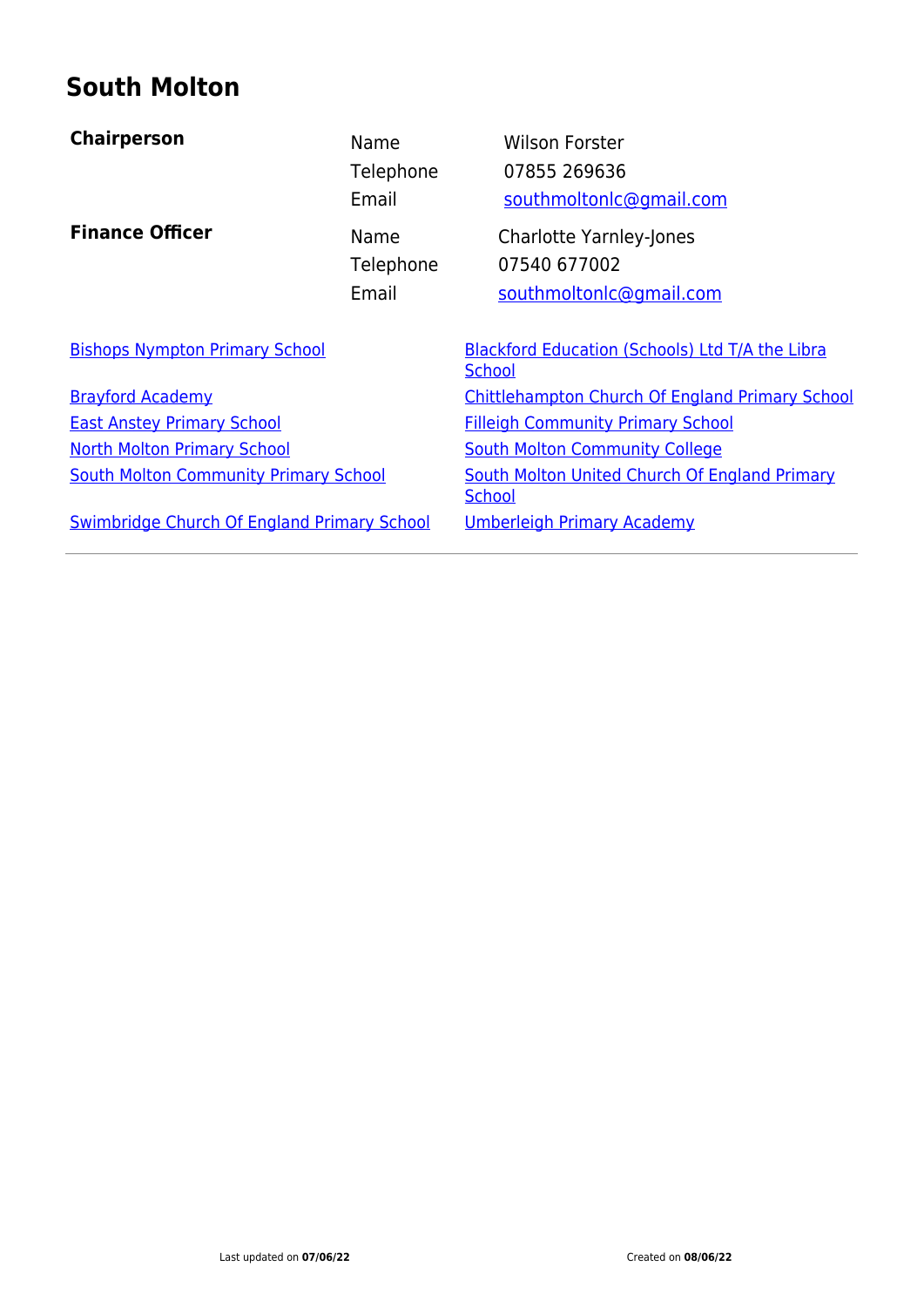## **Tavistock**

| <b>Chairperson</b>                              | Name<br>School<br>Telephone<br>Email | Nicky Pratten<br>Mary Tavy & Brentor Schoo<br>01822 810384<br>admin@marytavyandbrentor.devon.sch.uk                       |
|-------------------------------------------------|--------------------------------------|---------------------------------------------------------------------------------------------------------------------------|
| <b>Bere Alston Primary Academy</b>              |                                      | <b>Bickleigh Down Church Of England Primary School</b>                                                                    |
| <b>Gulworthy Primary School</b>                 |                                      | <b>Horrabridge Primary and Nursery School</b>                                                                             |
|                                                 |                                      | Lady Modiford's Church of England Primary School Lamerton Church of England Voluntary Controlled<br><b>Primary School</b> |
| <b>Lifton Community Academy</b>                 |                                      | <b>Mary Tavy And Brentor Community Primary</b><br>School                                                                  |
| <b>Meavy Church Of England Primary School</b>   |                                      | <b>Milton Abbot School</b>                                                                                                |
| <b>Princetown Community Primary School</b>      |                                      | <b>St Andrew's Church of England Primary School</b>                                                                       |
| St Peter's Church of England (VA) Junior School |                                      | St Rumon's Church of England (VC) Infants School                                                                          |
| <b>Tavistock College</b>                        |                                      | <b>Tavistock Primary and Nursery School</b>                                                                               |
| <b>Whitchurch Community Primary School</b>      |                                      |                                                                                                                           |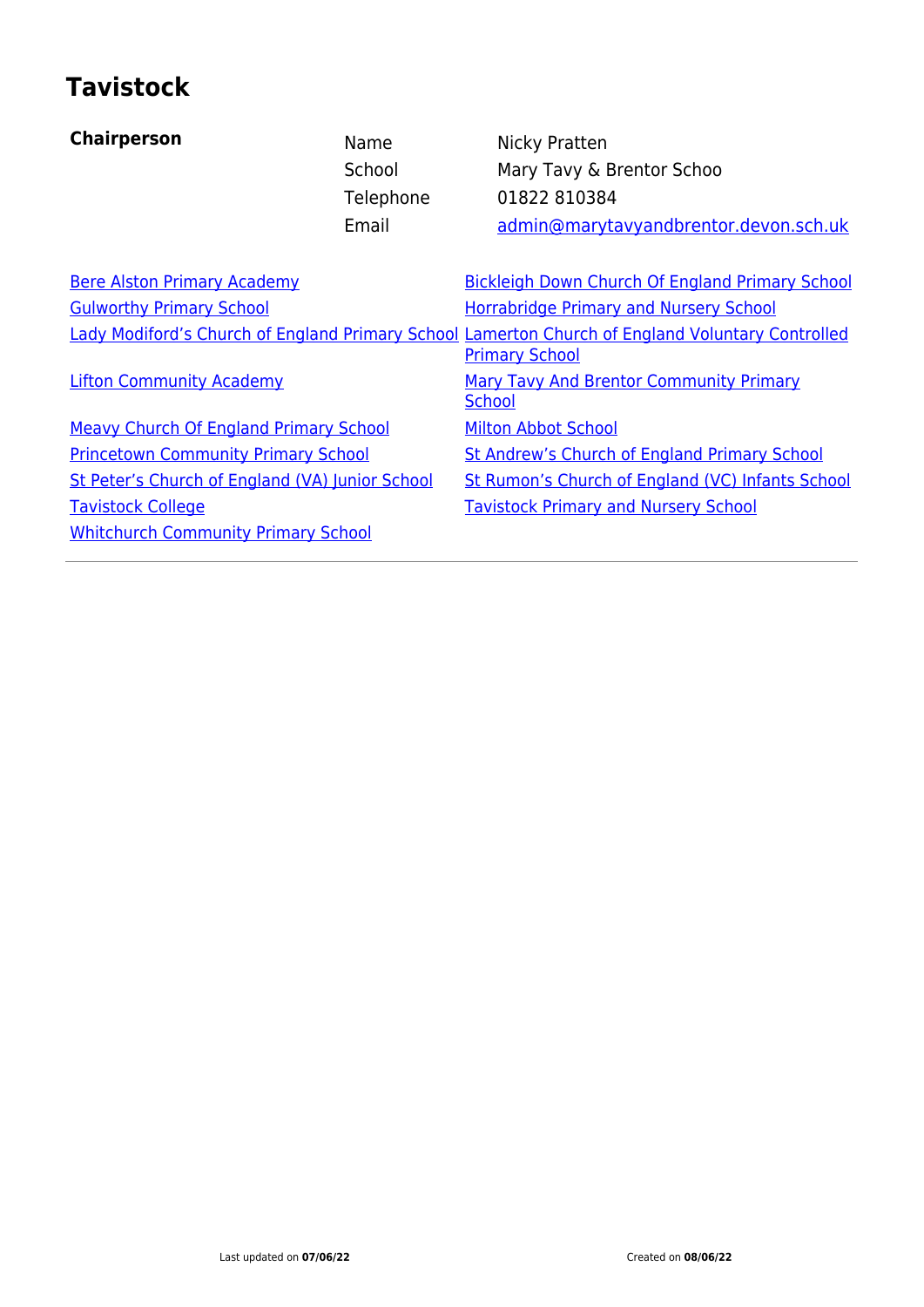## **Teign Valley**

| Coordinator                                                   | Name   | Teign Valley Schools Coordinator                               |
|---------------------------------------------------------------|--------|----------------------------------------------------------------|
|                                                               | School | Chudleigh C of E Community Primary<br>School                   |
|                                                               | Email  | admin@chudleigh.devon.sch.uk                                   |
| <b>Christow Primary School</b>                                |        | Chudleigh Church Of England Community Primary<br><b>School</b> |
| Chudleigh Knighton Church Of England Primary<br><b>School</b> |        | Doddiscombsleigh Primary School                                |
| <b>Dunsford Community Academy</b>                             |        | <b>Hennock Community Primary School</b>                        |
| <b>Rydon Primary School</b>                                   |        | <b>St Michael's Church of England Primary School</b>           |
| <b>Teign School</b>                                           |        |                                                                |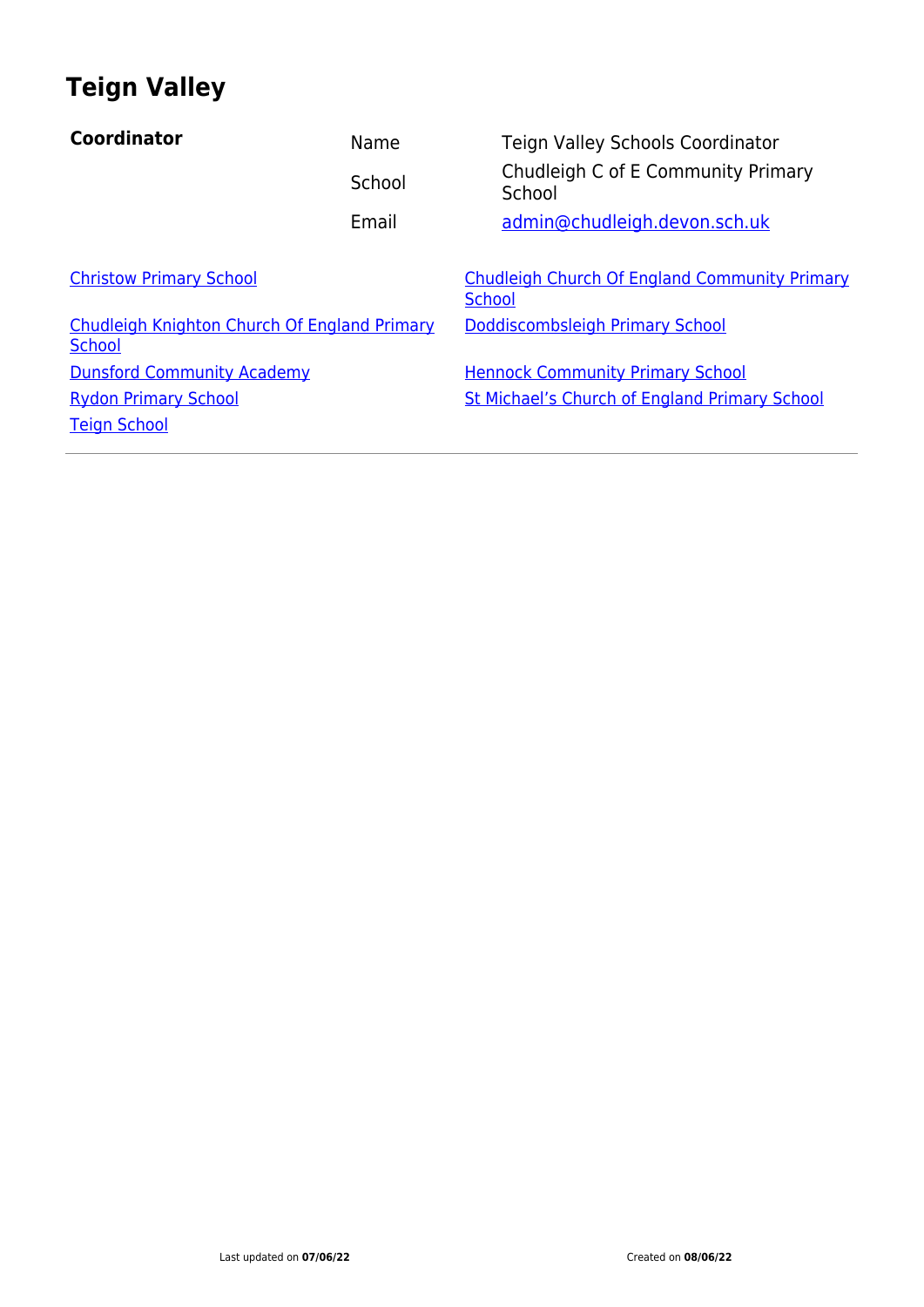## **Teignmouth**

| <b>Chairperson</b>                                                                       | Name<br>School<br>Telephone<br>Email | Martin Caddy<br>Stokeinteignhead School<br>01626 873208<br>head@stokeinteignhead.devon.sch.uk                   |
|------------------------------------------------------------------------------------------|--------------------------------------|-----------------------------------------------------------------------------------------------------------------|
| <b>Finance Officer</b>                                                                   | Name<br>School<br>Telephone<br>Email | Avril Turnbull<br><b>Teignmouth Community College</b><br>01626 873208<br>avril.turnbull@teignmouth.devon.sch.uk |
| <b>Bishopsteignton School</b>                                                            |                                      | <b>Hazeldown School</b>                                                                                         |
| Our Lady and St Patrick's Roman Catholic Primary Shaldon Primary School<br><b>School</b> |                                      |                                                                                                                 |
| <b>Stokeinteignhead School</b>                                                           |                                      | <b>Teignmouth Community School, Exeter Road</b>                                                                 |
| <b>Teignmouth Community School, Mill Lane</b>                                            |                                      |                                                                                                                 |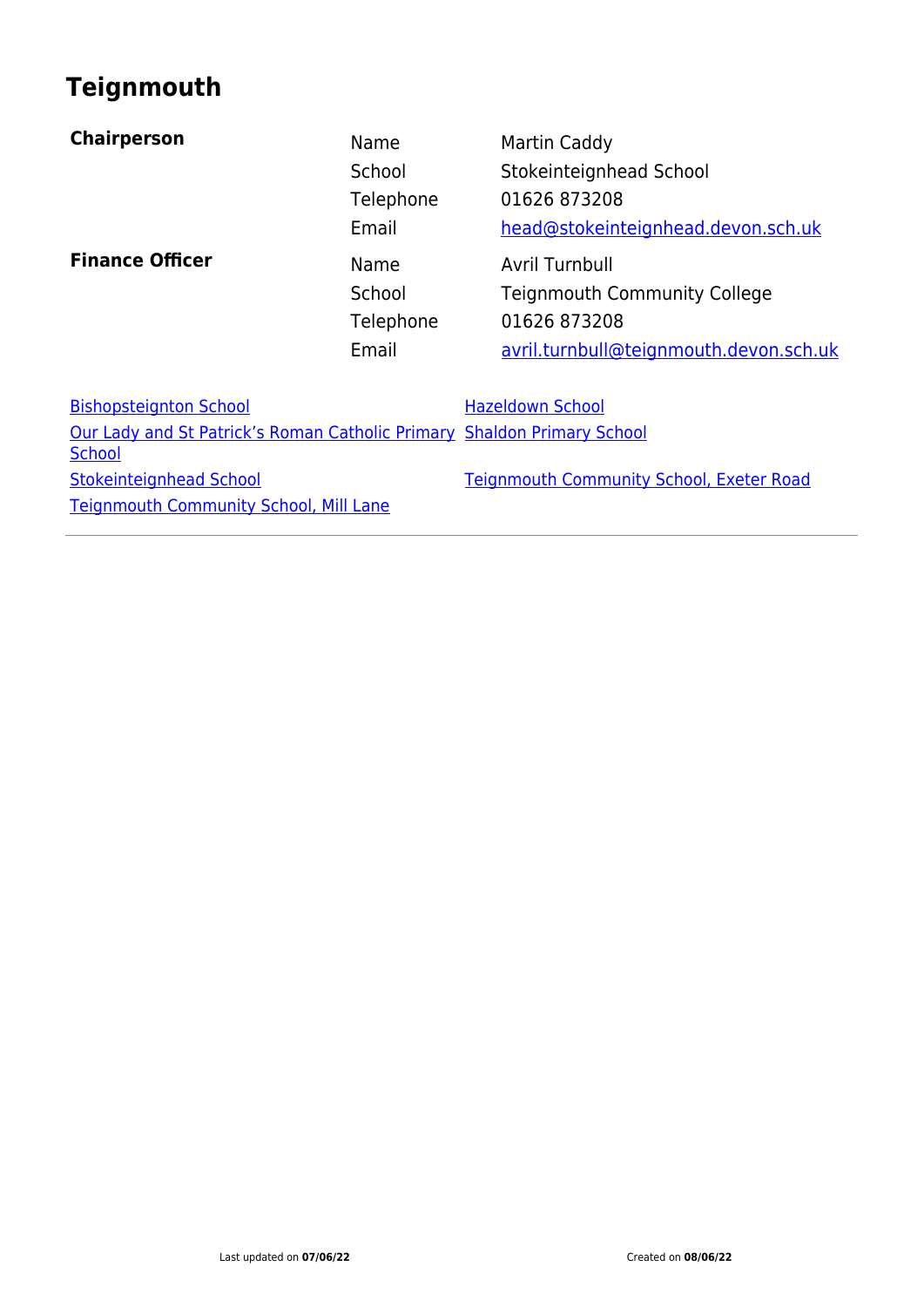## **Tiverton**

| <b>Chairperson</b>                                                 | Name<br>School<br>Telephone<br>Email | Vera Southcombe<br><b>Heathcoat Primary School</b><br>01884 252445<br>verasouthcombe@heathcoat.devon.sch.uk |
|--------------------------------------------------------------------|--------------------------------------|-------------------------------------------------------------------------------------------------------------|
| <b>Finance Officer</b>                                             | Name<br>School<br>Telephone<br>Email | Abbie Pilling<br><b>Bolham Primary School</b><br>01884 253576<br>admin@tiverton-bolham-primary.devon.sch.uk |
| <b>ACE Tiverton Special School</b>                                 |                                      | <b>Bampton Church Of England Primary School</b>                                                             |
| <b>Bickleigh On Exe Church Of England Primary</b><br><b>School</b> |                                      | <b>Blundell's Preparatory School</b>                                                                        |
| <b>Blundell's School</b>                                           |                                      | <b>Bolham Community Primary School</b>                                                                      |
| <b>Castle Primary School</b>                                       |                                      | <b>Halberton Primary School</b>                                                                             |
| <b>Heathcoat Primary School</b>                                    |                                      | Rackenford Church Of England Primary School                                                                 |
| St John's Catholic Primary School                                  |                                      | <b>Tidcombe Primary School</b>                                                                              |
| <b>Tiverton High School</b>                                        |                                      | <b>Two Moors Primary School</b>                                                                             |
| <b>Wilcombe Primary School</b>                                     |                                      |                                                                                                             |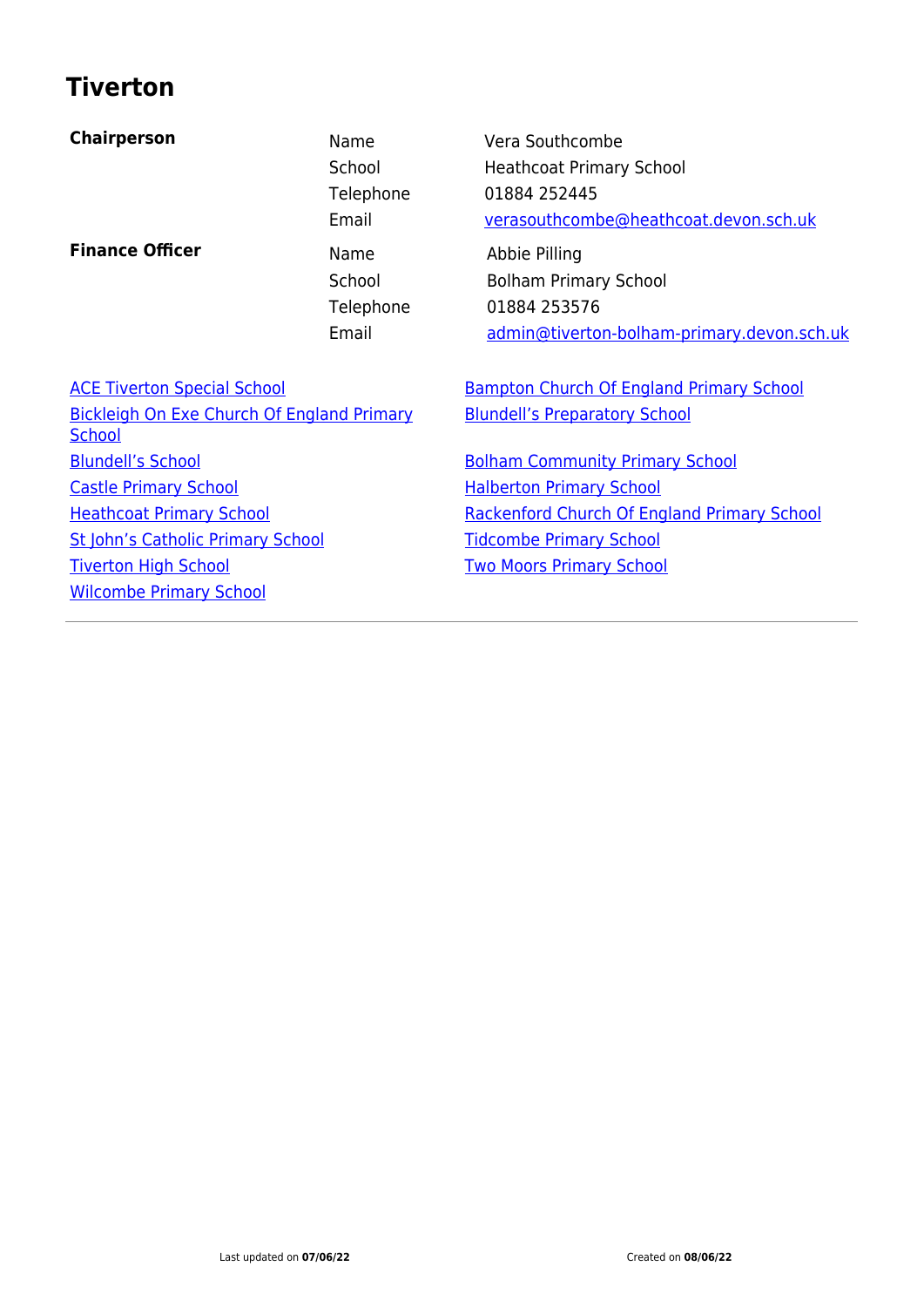# **Torrington**

| <b>Chairperson</b>                                  | Name<br>School<br>Telephone<br>Email | <b>Annette Yates</b><br><b>Beaford Primary School</b><br>01805 603263<br>tllc@beaford-primary.devon.sch.uk |
|-----------------------------------------------------|--------------------------------------|------------------------------------------------------------------------------------------------------------|
| <b>Finance Officer</b>                              | Name<br>School<br>Telephone<br>Email | Helen Wright<br><b>Beaford Primary School</b><br>01805 603263<br>tccl@beaford-primary.devon.sch.uk         |
| <b>Beaford Community Primary and Nursery School</b> |                                      | <b>Buckland Brewer Primary School</b>                                                                      |
| Dolton Church Of England Primary School             |                                      | <b>Great Torrington Bluecoat Church Of England</b><br><b>Primary School</b>                                |
| <b>Great Torrington School</b>                      |                                      | <b>Horwood And Newton Tracey Community Primary</b><br><b>School</b>                                        |
| <b>Langtree Community School and Nursery Unit</b>   |                                      | <b>Marland School</b>                                                                                      |
| <b>Monkleigh Primary School</b>                     |                                      | <b>Parkham Primary School</b>                                                                              |
| <b>Shebbear Community School</b>                    |                                      | <b>The Clinton Church of England Primary School</b>                                                        |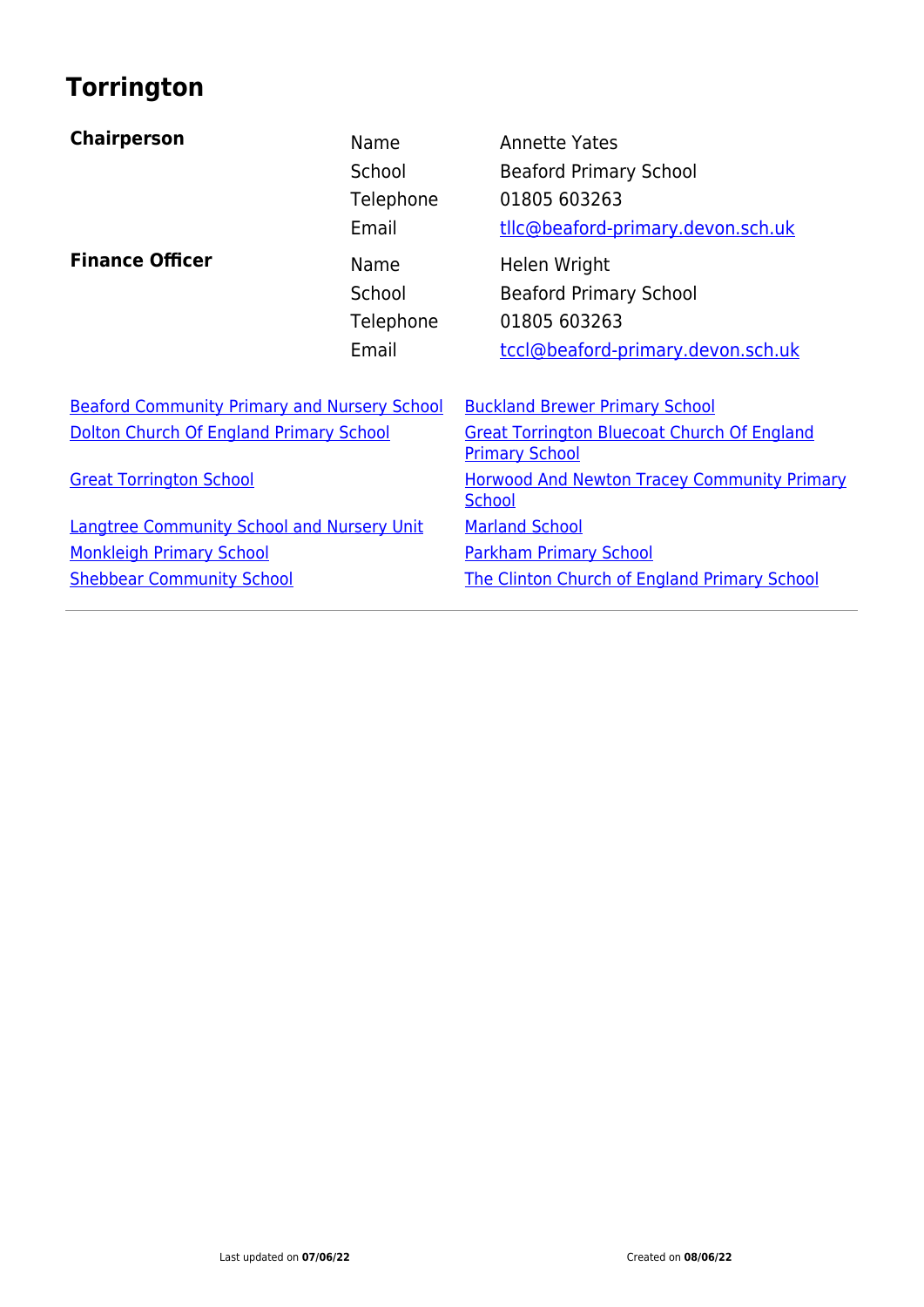#### **Totnes**

| <b>Chairperson</b>                                                        | Name<br>School<br>Telephone<br>Email | <b>Heather Boote</b><br><b>Stoke Gabriel Primary</b><br>07808 667349 or 01752 345555<br>heather@stoke-gabriel-primary.devon.sch.uk |
|---------------------------------------------------------------------------|--------------------------------------|------------------------------------------------------------------------------------------------------------------------------------|
| <b>Finance Officer</b>                                                    | Name<br>School<br>Email              | Gillian Pollard<br>Dartington C of E Primary School<br>gpollard@dartington.devon.sch.uk                                            |
| <b>Berry Pomeroy Parochial Church Of England</b><br><b>Primary School</b> |                                      | <b>Bidwell Brook School</b>                                                                                                        |
| <b>Broadhempston Village Primary School</b>                               |                                      | Dartington Church Of England Academy                                                                                               |
| Diptford Parochial Church Of England Primary<br><b>School</b>             |                                      | <b>Harbertonford Church Of England Primary School</b>                                                                              |
| <b>King Edward VI Community College</b>                                   |                                      | <b>Landscove Church Of England Primary School</b>                                                                                  |
| Marldon Church Of England Primary School                                  |                                      | <b>On Track Education - West Yarner</b>                                                                                            |
| <b>South Brent Primary School</b>                                         |                                      | <b>Stoke Gabriel Primary School</b>                                                                                                |
| <b>The Grove School</b>                                                   |                                      | <b>Totnes St John's Church of England Primary</b><br>School                                                                        |